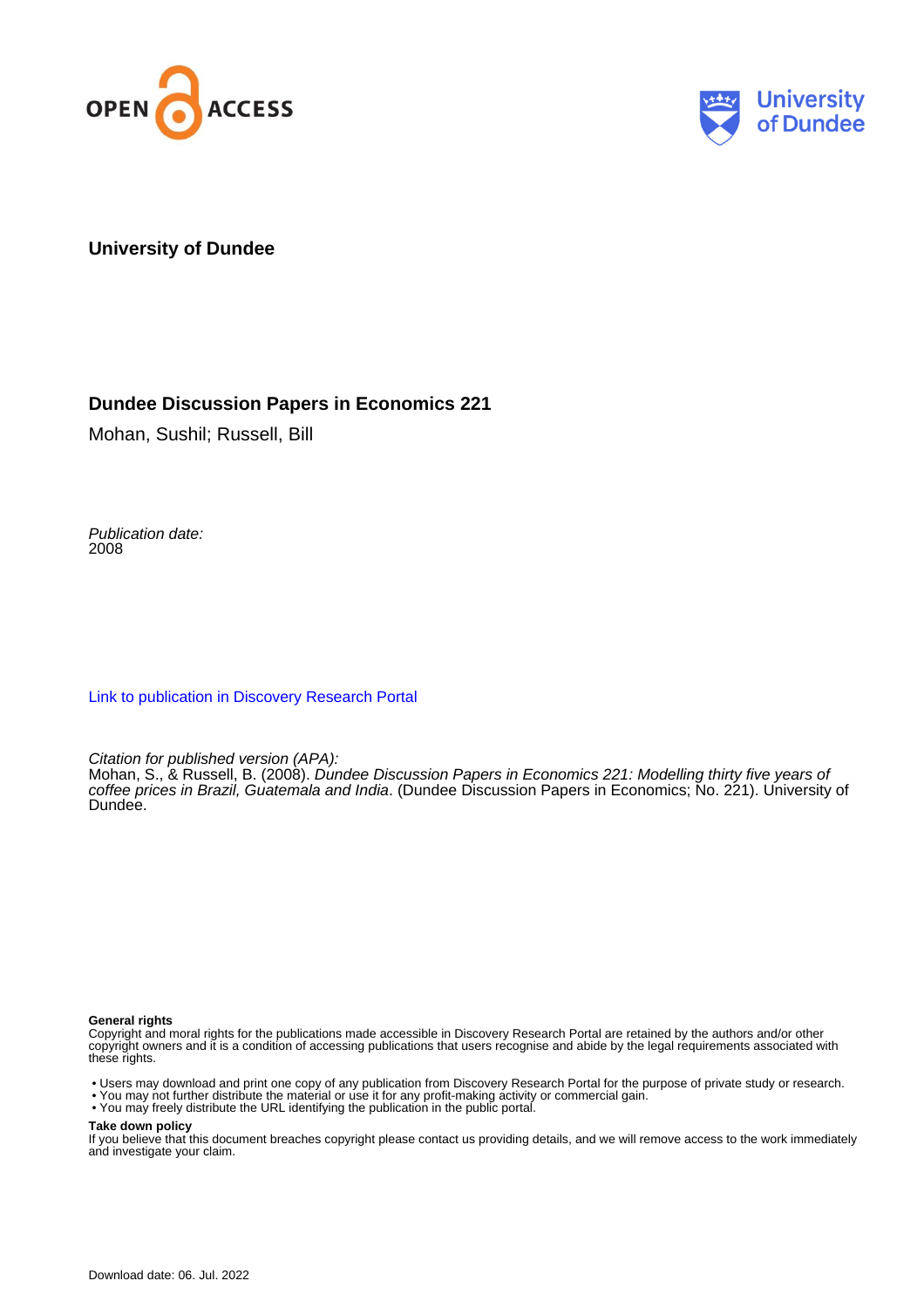

# **Dundee Discussion Papers in Economics**

# MODELLING THIRTY FIVE YEARS OF COFFEE PRICES IN BRAZIL, GUATEMALA AND INDIA

Sushil Mohan & Bill Russell

Department of Economic Studies, University of Dundee, Dundee. DD1 4HN

 Working Paper No. 221 December 2008 ISSN:1473-236X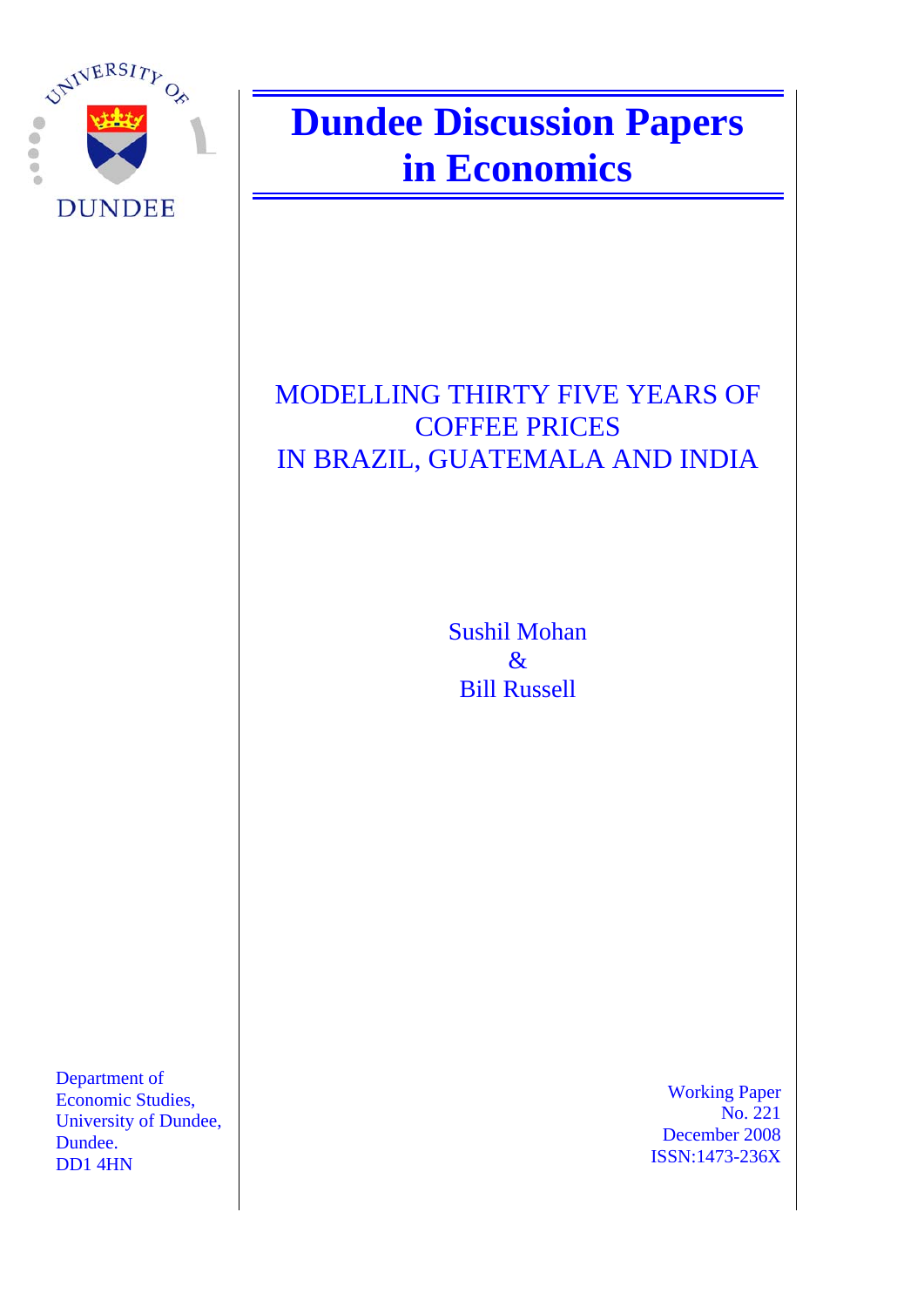# **MODELLING THIRTY FIVE YEARS OF COFFEE PRICES IN BRAZIL, GUATEMALA AND INDIA \***

Sushil Mohan Bill Russell<sup>#</sup>

11 December 2008

#### **ABSTRACT**

Over the past thirty five years coffee markets have been subject to market controls and regulations culminating in the liberalisation of coffee markets in the early 1990s. This paper models the relationship between the producers' and world prices of coffee in Brazil, Guatemala and India allowing for the effects of changes in market structures. We find that liberalisation has benefited producers substantially in terms of higher real coffee prices and a higher share of the world price of coffee.

Keywords: coffee prices, cointegration, coffee markets, liberalisation, coffee producers, transfer costs

JEL Classification: Q11, Q17, Q18, C32, C52, F13, F14.

<sup>\*</sup> Both authors are at Economic Studies, University of Dundee, Dundee, DD1 4HN, United Kingdom. # Corresponding author: Email: brussell@brolga.net. Tel. 01382 384443. Fax. 01382 384691. We would like to thank Ivan Carvalho from the International Coffee Organisation for help in providing the data.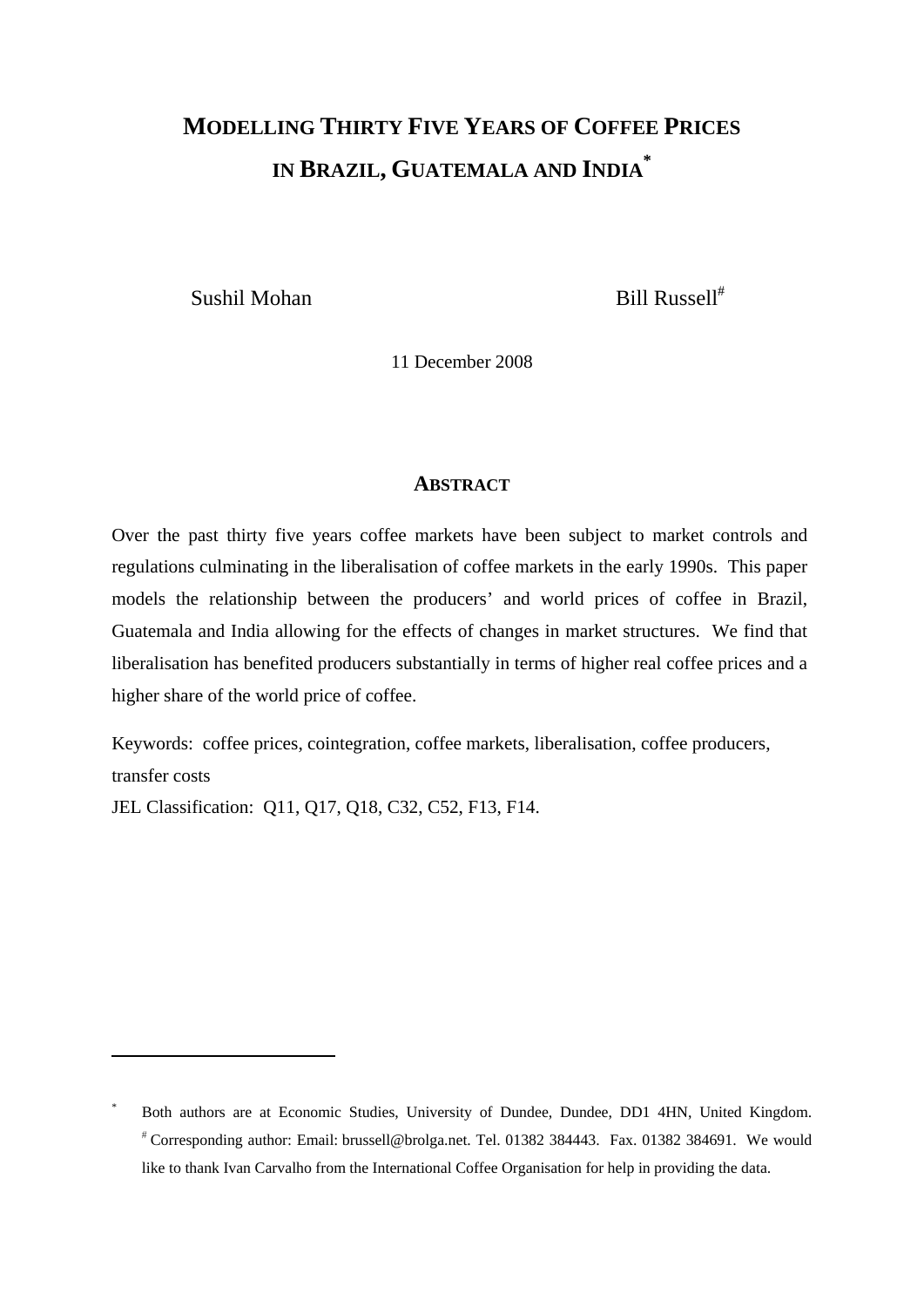#### **1. INTRODUCTION**

1

Prior to the 1990s unilateral and multilateral interventions in coffee markets were common.<sup>1</sup> The broad objective of the interventions was macroeconomic stabilisation for the general welfare of the population and price stabilisation for the specific welfare of coffee producers.<sup>2</sup> The interventions took the form of export supply management through regulations or buffer stock schemes and in many cases the domestic market was also regulated through the administration of the prices received by producers. In terms of producer welfare, the interventions are generally regarded as unsuccessful.<sup>3</sup> The initiation of economic reforms in developing countries in the late 1980s resulted in most countries liberalising their coffee sector by replacing state-controlled marketing systems with markets run by private agents. The pace and scope of liberalisation varied across countries but has resulted in a more competitive international coffee market that is now mostly subject to market forces.

The liberalisation of coffee markets is expected to bring clear benefits to producers from the introduction of more efficient markets but it also exposes the intermediaries and producers in developing countries to the vagaries of the market. The commonly held view is that liberalisation has increased the producer's share of the terminal price of coffee because of the reduction in intermediation costs arising from the greater degree of vertical integration in coffee markets (Mohan, 2007).<sup>4</sup>

Changes in coffee policies at both the domestic and international levels and the eventual liberalisation of coffee markets raise a number of issues when modelling coffee prices. For

<sup>1</sup> Unless specified otherwise, 'coffee' means green (raw or un-roasted) beans and coffee prices imply prices of green beans.

<sup>2</sup> Coffee producers include growers and/or semi-processors, who sell their coffee as cherries, parchment or green beans. If producers sell their coffee as cherry or parchment, the prices are converted to green beans by using a 'green bean equivalent'.

<sup>3</sup> For example, see Raffaeli (1995), McIntire and Varangis (1999), Jerome and Ogunkola (2000), Varangis et al. (2002), Winter-Nelson and Temu (2002), Krivonos (2004) and Boudreaux (2007).

<sup>4</sup> The terminal price of coffee is the spot price of coffee as traded in international markets and the producer price of coffee is the cash price received by producers.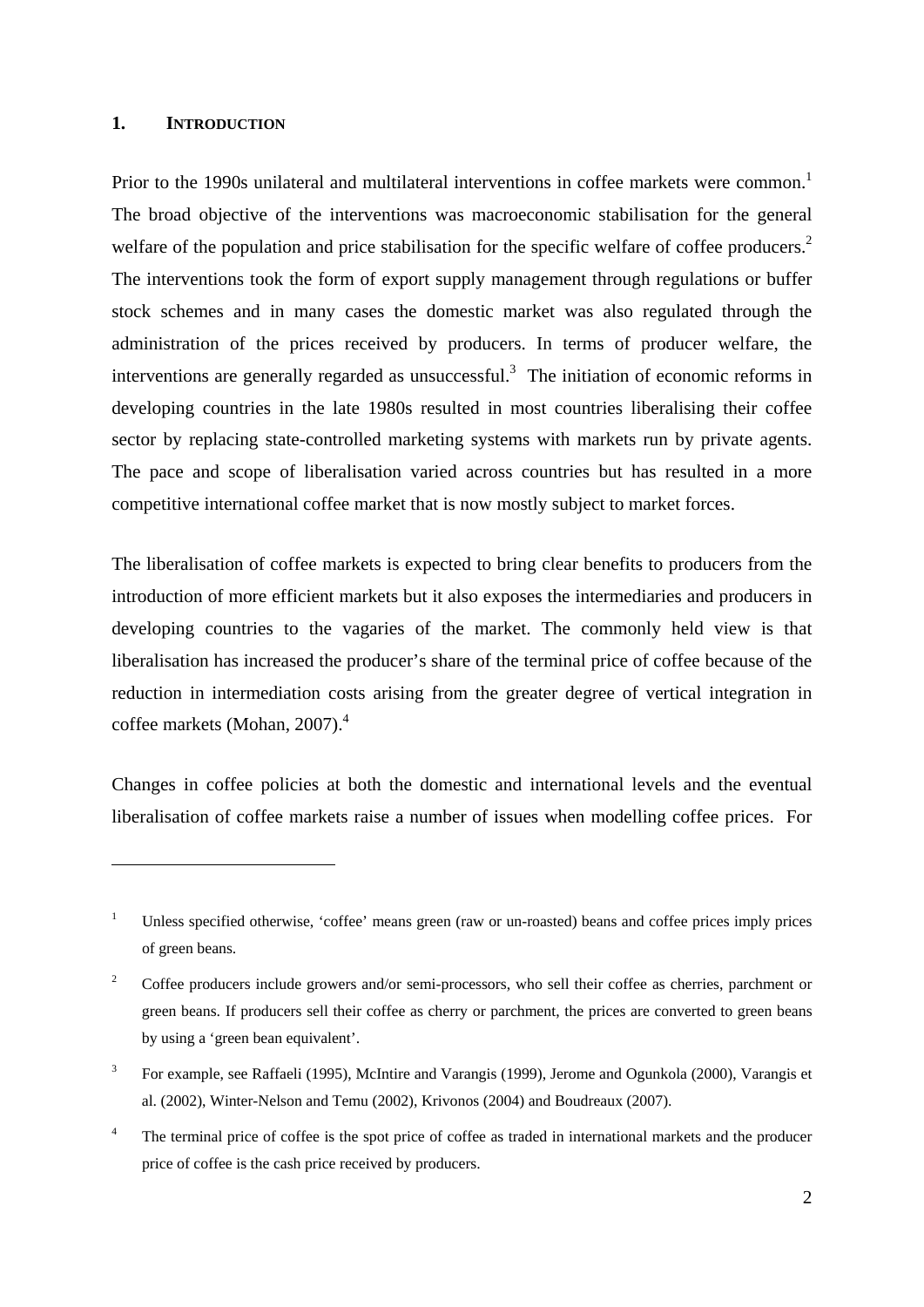example, consider Graph 1 of terminal and producer prices for Brazilian, Guatemalan and Indian Arabica coffee.<sup>5</sup> There are three striking features common to these graphs. First, the price of coffee received by producers at the beginning of the Twenty First Century is much the same as it was in the 1970s suggesting a large fall in real terms. This fall in the real price of coffee is demonstrated in Table 1.6

Second, the gap between the terminal and producer prices of coffee varies considerably over time in all three countries. This gap can be thought of as an indirect measure of the costs of transferring coffee from the producer to the terminal markets. Between January 1973 and December 1989 the average transfer costs were around 85 (141 per cent of the average producer price), 45 (54 per cent), and 58 (72 per cent) US cents per pound of coffee for Brazil, Guatemala and India respectively. Following the liberalisation of coffee markets there has been a decline in transfer costs. Since January 1990 average transfer costs were around 18 (28 per cent), 32 (46 per cent) and 30 (42 per cent) US cents per pound of coffee for the three countries respectively. Such large reductions in transfer costs are unlikely to be explained by changes in the freight, handling and related costs alone. It is more likely the reductions are due to changes in the economic rents received by intermediaries and governments in the transfer process.

The third feature follows from the second. Large changes in transfer costs associated with changing government policies, regulations and market structure causes shifts in the producers' share of the terminal price of coffee. The share is the ratio of the producer to the terminal price of coffee and is also referred to in the paper as the coffee price ratio. These shifts are at times quite sudden and persistent as demonstrated in Graph 2 of the coffee price ratio for the three countries.

If the terminal and producer prices of coffee are closely related then any modelling of the two prices must take into account the shifts in the coffee price ratio. If the shifts are not

<sup>5</sup> Details of the data are provided in Appendix 1.

<sup>6</sup> The real price of coffee in Table 1 is measured in terms of the United Nations (UN) index of unit values of exports. Similar results are obtained if the real price of coffee is measured in terms of the United States consumer price index (CPI).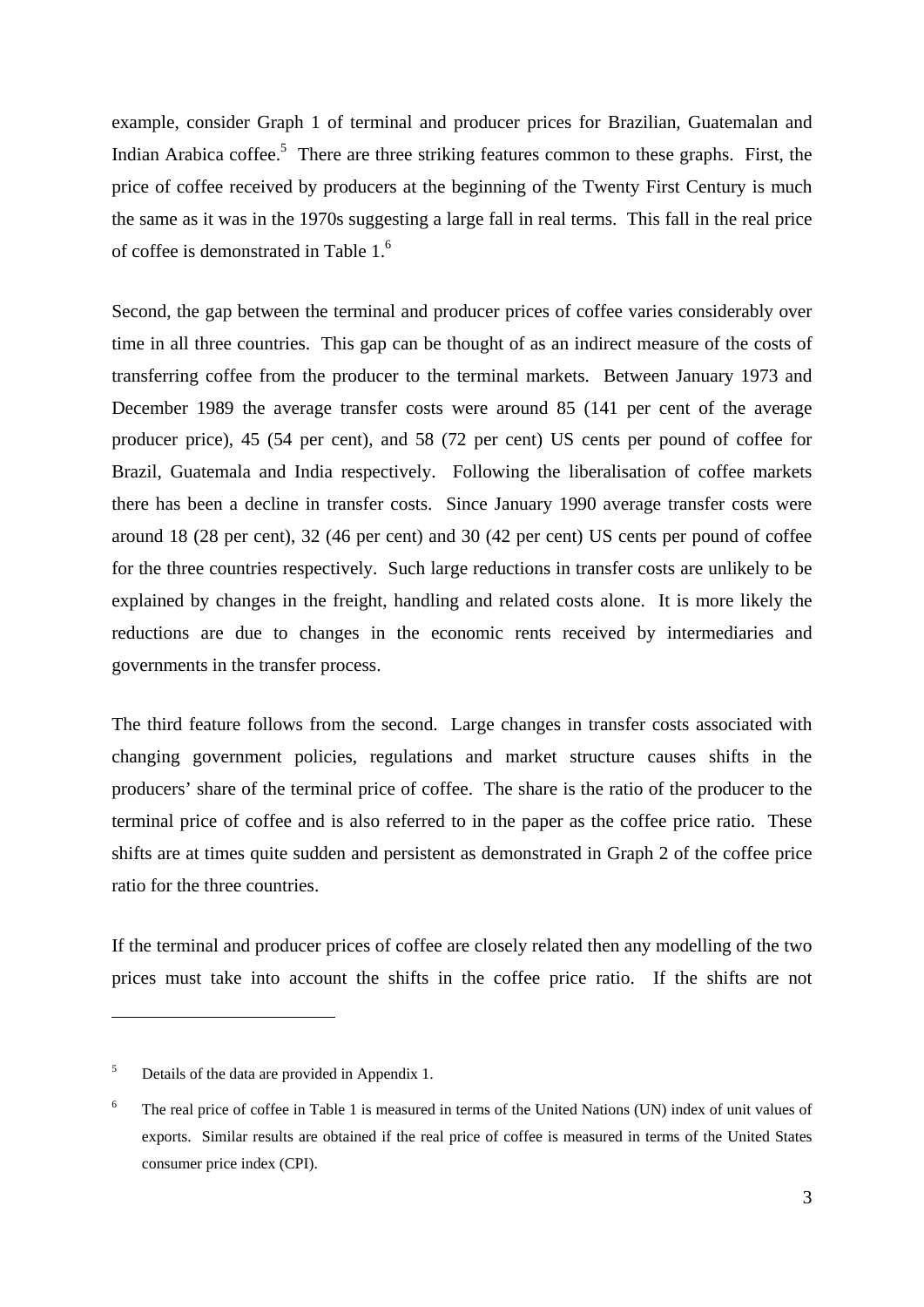accounted for then the model will result in biased and poor estimates that may lead to incorrect inferences. This paper, therefore, models the relationship between the terminal and producer prices of coffee in Brazil, Guatemala and India allowing for the shifts in the coffee price ratio. These three countries are chosen due to their important positions in the world coffee market and the variation in the policies and market structures over time in each country and across countries. We demonstrate that the modelling approach we adopt is successful in dealing with this variation.

The next section sets out the standard empirical modelling approach to coffee prices and explains the source of the biases in the standard empirical literature. Section 3 reports the results of the estimated models which are surprisingly similar for the three countries given their different experiences.

We estimate that the equilibrium producer's share of the terminal price of coffee has increased in all three countries since coffee market liberalisation to around 0.85 in Brazil and India and 0.8 in Guatemala. If liberal markets lead to these high producer shares then we can calculate the loss to producers from coffee market regulations and interventions over the years. In section 4 we show the loss is substantial. For example the cumulative loss to producers between 1973 and 1989 is 30.2, 1.0 and 1.8 billion US\$ for Brazil, Guatemala and India respectively. This can be compared with the cumulative total of payments to producers over the same period of 31.7, 6.1 and 3.8 billion US\$. Also shown in Section 4 is that these losses are now almost non-existent following the liberalisation of coffee markets.

#### **2. MODELLING COFFEE PRICES**

1

The standard approach to modelling coffee prices can be motivated with reference to the Enke (1951), Samuelson (1952), Takayama and Judge (1971) spatial models of prices and the 'law of one price'.<sup>7</sup> These models argue that when two markets attain equilibrium prices the prices differ only by the costs of transferring the goods between the markets. The transfer

<sup>7</sup> See also Ardeni (1989), Badiane and Shivley (1998), Baffes (1991), McNew (1996), Abdulai (2000), and Fackler and Goodwin (2002) and Conforti and Rapsomanikas (2005). The coffee model can be thought of as 'spatial' in terms of the geographic locations of producer and terminal coffee markets.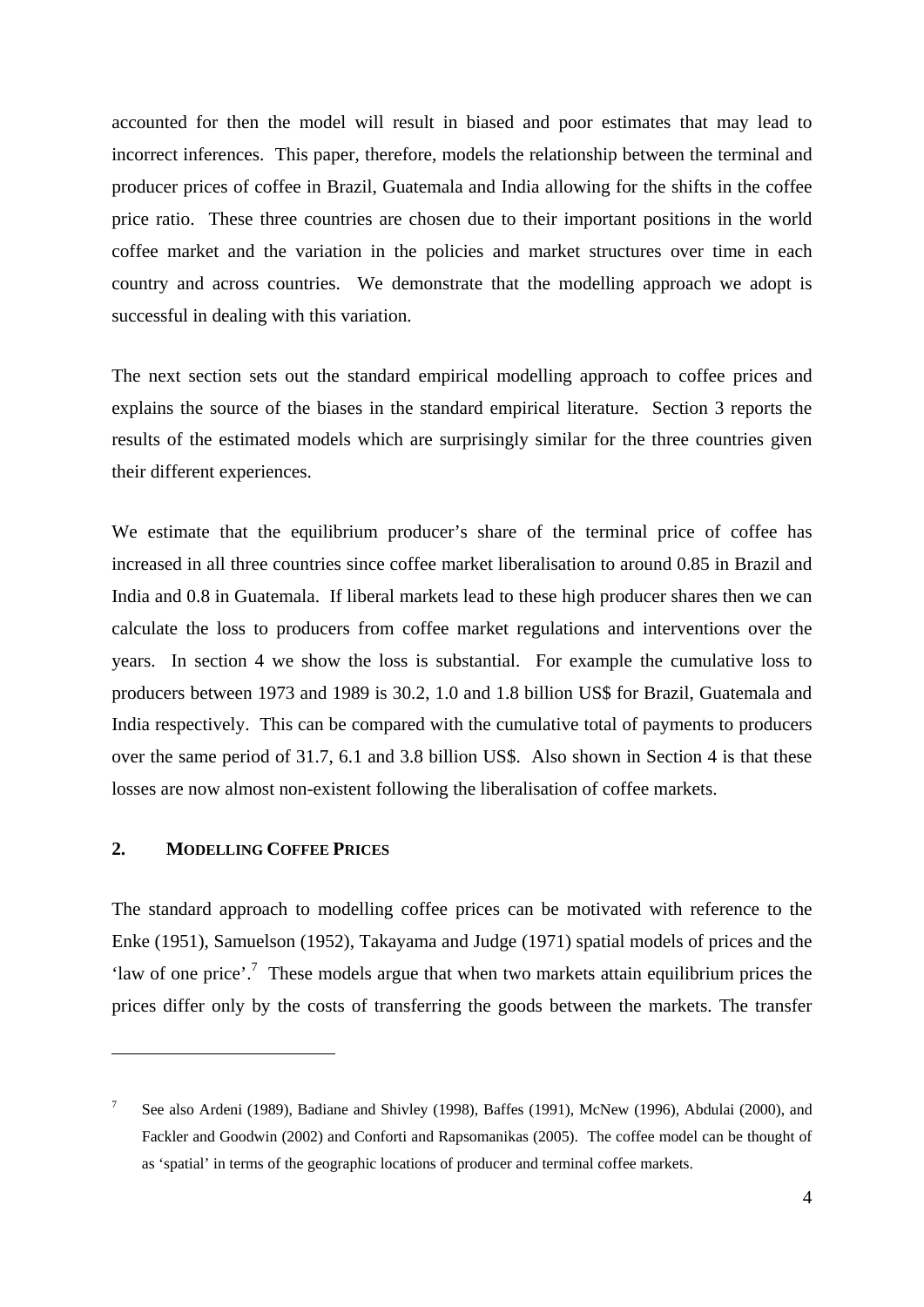costs include the shipping and storage costs associated with moving produce between markets along with the economic rents of intermediate agents in the supply chain. In this model, demand and supply shocks are fully transmitted between the two markets in equilibrium.

The equilibrium in coffee prices between the terminal and producer markets can be represented in these models as:

$$
P_{p,t} = P_{T,t} * U^e \tag{1}
$$

where  $P_{P,t}$  and  $P_{T,t}$  are the producer and terminal prices measured as price per unit of coffee respectively,  $U^e$  is the constant ratio that coffee prices in the two markets attain in equilibrium and the '*t*' subscript indicates the time period of the data. Note that even though the producer price of coffee is the subject of the equilibrium relationship in equation (1) it does not imply causation between the two prices which is conceptually bi-directional.

With  $U^e$  < 1 in equation (1) we can identify transfer costs,  $TC_t$ , associated with the movement of coffee between the two markets such that  $TC_t = P_{T,t} - P_{P,t}$  which are also measured in price per unit of coffee. In the short run the equilibrium relationship (1) need not apply due to the incomplete transfer of information between markets and other rigidities. However, in the long run we expect this equilibrium relationship to hold if information is shared efficiently between markets and all agents make normal profits.<sup>8</sup>

An assumption of this model that is not often highlighted in the literature is that the transfer costs in equilibrium are a fixed ratio of both the terminal and producer prices of coffee. For example, transfer costs as a ratio to, or share of, the terminal price of coffee in equilibrium is:

$$
\frac{TC_t}{P_{T,t}} = \frac{P_{T,t} - P_{P,t}}{P_{T,t}} = 1 - U^e
$$
\n(2)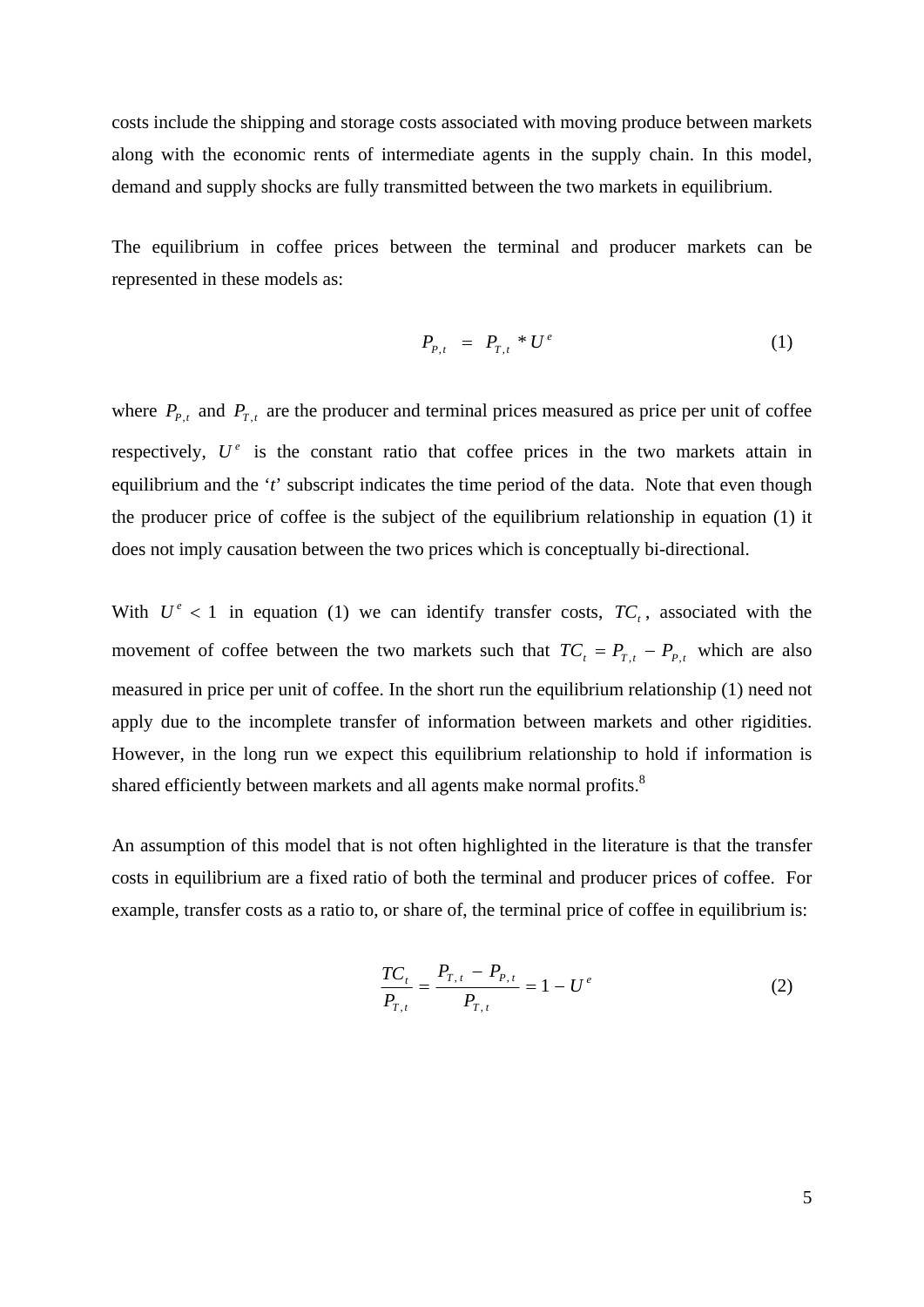Importantly, this implies that if the equilibrium in coffee prices is adequately described by this model then the statistical process of the transfer costs is the same as that of the two coffee prices in equilibrium. If this was not the case then when equilibrium coffee prices are attained in the two markets, transfer costs will not have returned to its equilibrium ratio in terms of the respective coffee prices. This implication is important for our modelling of coffee prices below.

In the coffee price literature, the equilibrium model of coffee prices has a straightforward time series interpretation in terms of cointegration analysis.<sup>9</sup> We can write (1) as:

$$
p_{P,t} = p_{T,t} + u^e \tag{3}
$$

where lower case variables are the natural logarithms of the equivalent upper case variables. If  $p_{P,t}$  and  $p_{T,t}$  are integrated processes and we can find a linear combination of the two prices such that;

$$
p_{P,t} - \beta p_{T,t} = \omega_t \tag{4}
$$

where  $\omega_t$  is a stationary process with a constant mean then  $p_{P,t}$  and  $p_{T,t}$  are cointegrated in the sense of Engle and Granger (1987) and there exists a long-run cointegrating relationship between the two coffee price variables.<sup>10</sup> This relationship is interpreted as the equilibrium relationship in equation (3) if  $\beta = 1$  so that the model displays long-run homogeneity. This means that a 1 percent increase in one coffee price leads to a 1 per cent increase in the other price in the long run so that transfer costs as a proportion of either the terminal or the producer price are unchanged. This also implies that transfer costs have increased by 1 per

<sup>8</sup> In the short run the coffee price ratio  $U_t$ , may be greater than one implying that intermediaries make losses in the transfer of coffee between the two markets. However, this situation cannot continue in equilibrium as losses would lead agents to exit the market until intermediaries make 'normal' profits and  $U^e$  < 1.

<sup>9</sup> For example see, Rapsomanikas *et al.* (2004), Fortenbery and Zapta (2004), Krivonos (2004) and Alizadeh and Nomikos (2005),.

<sup>&</sup>lt;sup>10</sup> See also Johansen (1988, 1991, 1995).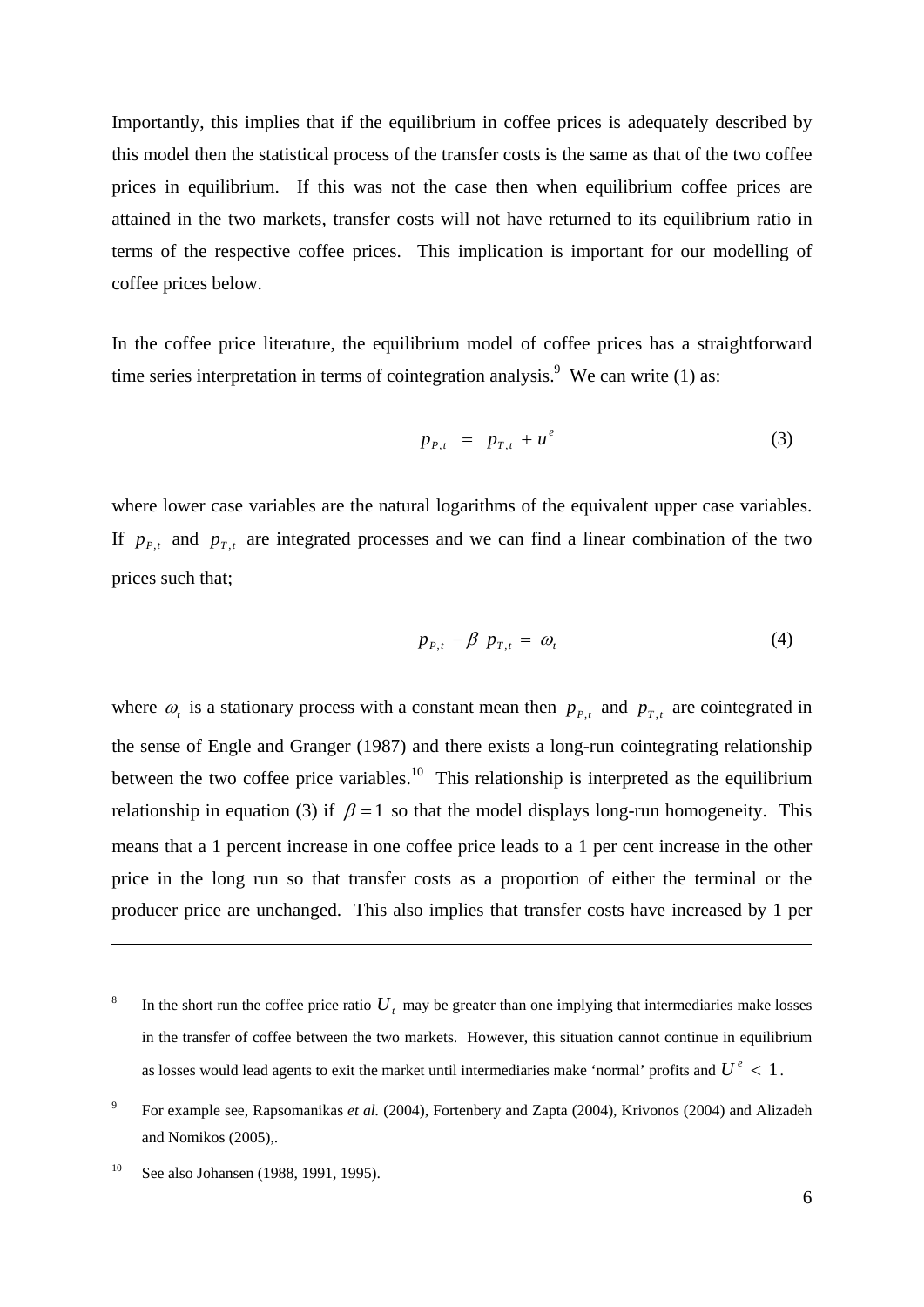cent in the long run. With trending price and cost variables  $\beta$  needs to equal 1 so that a persistent change in the level of coffee prices does not lead to a persistent change in the gap between the two prices in equation (3). In other words,  $\beta = 1$  means that a change in the level of prices leaves the coffee price ratio unchanged in the long run and transfer costs have increased in line with prices.

The long-run relationship of equation (3) is nested within a vector autoregressive-error correction model (VAR-ECM):

$$
\Delta x_t = \delta + \Pi x_{t-1} + \sum_{i=1}^k \Pi_i \Delta x_{t-i} + \varepsilon_t
$$
 (5)

where *T t P*  $\binom{p}{p}$ *p*  $x_t = \left\lfloor \frac{PP}{n} \right\rfloor$ ⎠ ⎞  $\parallel$ ⎝  $=\left(\begin{array}{c} P_P \ P_I \end{array}\right)$ ,  $\Pi$  is the long-run matrix containing the cointegrating vectors,  $\Pi_i$  is a matrix of short-run coefficients and  $\Delta$  represents the change in the variable such that  $\Delta x_t = x_t - x_{t-1}$ . The vector of unrestricted constants is given by  $\delta$  which can be written so as to incorporate  $u^e$  from equation (3). Estimating the VAR-ECM allows us to (i) formally test for the presence and the number of cointegrating vectors; (ii) test whether long-run homogeneity is a valid restriction; (iii) estimate the speed of adjustment back to the long-run relationship; and (iv) identify whether producer prices, terminal prices, or both adjust when prices are away from the long-run cointegrating relationship.

Two important assumptions concerning the equilibrium relationship (3) and the cointegration analysis are that the coffee price ratio,  $u_t$ , converges on a constant value,  $u^e$ , in equilibrium and that  $u_t$  is a stationary process with a constant mean equal to  $u^e$ . Looking closely at Graph 2 we can see discrete shifts in the mean of the coffee price ratio. These visual shifts in the ratio can be tested formally by applying the Bai and Perron (1998, 2003a, 2003b) technique for identifying multiple structural breaks in the coffee price ratio,  $u_t$ .<sup>11</sup> Defining a 'coffee regime' as a period with a constant mean coffee price ratio, the Bai-Perron technique

<sup>&</sup>lt;sup>11</sup> See Appendix 2 for details of the Bai-Perron estimates of the structural breaks in the coffee price ratio.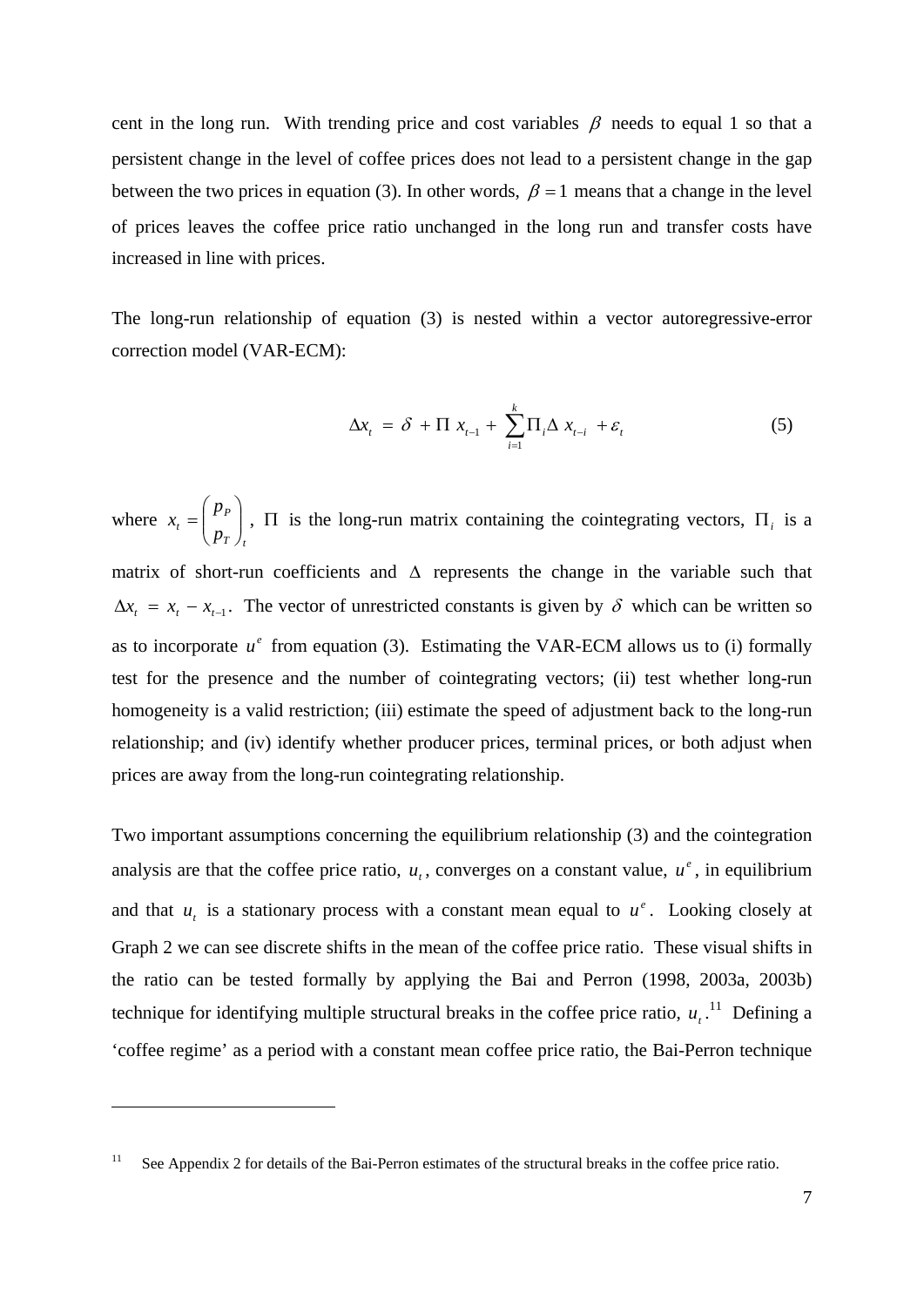identifies 11, 9, and 12 coffee regimes for Brazil, Guatemala and India. These regimes are shown in Graph 2 as horizontal thin lines.

It appears, therefore, that the two important assumptions are not valid. This suggests there is a time dimension to the mean ratio of coffee prices and therefore the long-run coffee price ratio should be represented as  $u_t^e$  and equation (4) should be written:

$$
p_{P,t} - \beta_1 \ p_{T,t} - \beta_2 u_t^e = \omega_t \tag{6}
$$

and *t e P T t u p p x*  $\overline{\phantom{a}}$  $\overline{\phantom{a}}$  $\overline{\phantom{a}}$ ⎠ ⎞  $\overline{a}$  $\overline{a}$  $\mathsf I$ ⎝  $\big($  $= | p_{p} |$  in the VAR-ECM.

If estimation of the model proceeds assuming that the ratio of coffee prices is time *invariant* as implicitly (or explicitly) assumed in the standard literature then the estimates of the longrun coefficients,  $\beta$ , and the adjustment coefficients in equation (5) will be poor and biased if the coffee price ratio,  $u_t$ , is non-stationary. The direction of this bias depends on whether the coffee price ratio is increasing or decreasing over the period. Consequently, how we model the coffee price ratio may affect our estimates in important ways.

There are three obvious ways to model the changes in the mean of the coffee price ratio. The first is to approximate the changing mean of  $u_t^e$  with a linear trend. In this case we introduce a trend, *T*, in the cointegrating space and the cointegrating relationship is:

$$
p_{P,t} - \beta_1 \ p_{T,t} - \beta_2 \, T_t = \, \omega_t \tag{7}
$$

and *t P T t T p p x*  $\overline{\phantom{a}}$  $\overline{\phantom{a}}$  $\overline{\phantom{a}}$ ⎠ ⎞  $\overline{ }$  $\mathsf I$  $\mathsf I$ ⎝  $\big($  $= |p_{p}|$  in equation (5). The second way is to introduce a series of shift dummies,

 $D_i$ , in the cointegration space to capture the discrete changes in  $u_i^e$  associated with each coffee regime as shown in Graph 2. This provides: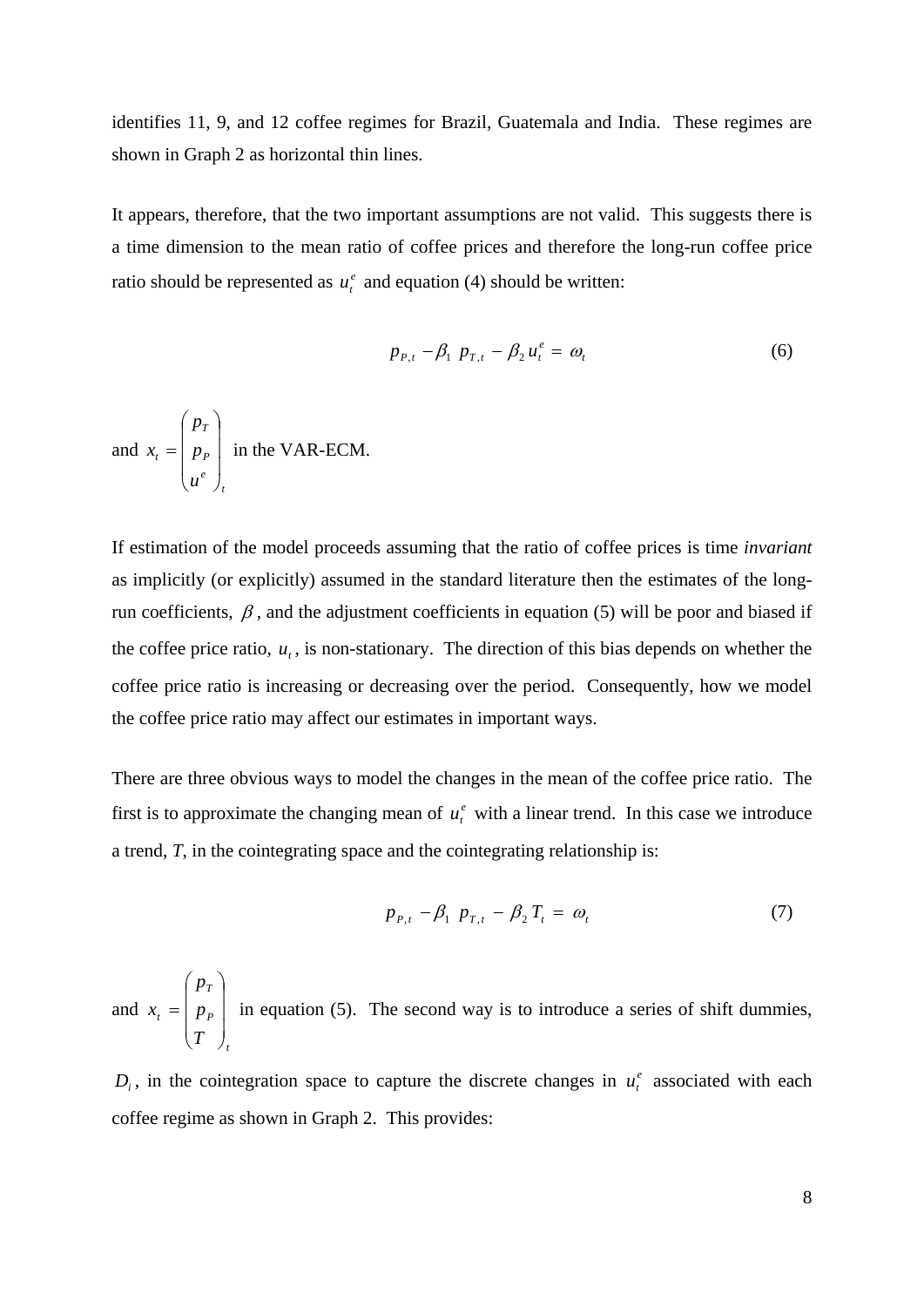$$
p_{P,t} - \beta_1 \ p_{T,t} - \sum_{i=1}^k \alpha_i D_i = \omega_t \tag{8}
$$

and *t k P T t D to D p p x*  $\overline{\phantom{a}}$  $\overline{\phantom{a}}$  $\overline{\phantom{a}}$  $\overline{\phantom{a}}$  $\overline{\phantom{a}}$  $\overline{\phantom{a}}$ ⎠ ⎞  $\mathsf{L}$  $\mathsf I$  $\mathsf{L}$  $\mathsf{L}$  $\mathsf I$  $\mathsf{L}$ ⎝  $\big($  $= |D_1|$  in equation (5) where k is the number of estimated 'coffee regimes'. The

third option is combine equations (7) and (8) and include both a trend and the shift dummies in the cointegration space.

#### 3. **ESTIMATING AN ERROR CORRECTION MODEL OF COFFEE PRICES**

In this section we report estimates of four models for each of the three coffee producing countries. The first model is the standard model from the literature as in equation (5). The remaining models include the more complicated proxies for the long-run coffee price ratio,  $u_t^e$ , outlined above. In model two the proxy is a linear trend as in equation (7). Model three includes a trend and a series of shift dummies that represent the coffee regimes identified previously by the Bai-Perron technique. Finally, in model four the proxy is just a series of shift dummies as in equation (8).

#### *3.1 The Data*

1

The models are estimated using the average monthly ICO Indicator Price for Arabica coffee as a measure of terminal prices and the average monthly producer price for Arabica coffee in Brazil, Guatemala and India for the period January 1973 to October 2007.<sup>12</sup> In analysing the data we should keep in mind the factors that could influence the evolution of coffee prices. The period 1973 to 1989 coincides with the operation of the International Coffee Agreement for regulating the market through export quotas.<sup>13</sup> Under the Agreement, export-quotas were allotted to exporting countries and they were changed according to changes in world coffee

<sup>&</sup>lt;sup>12</sup> Further details concerning the data are provided in Appendix 1.

<sup>&</sup>lt;sup>13</sup> Its stated aim was to achieve price stabilisation, increase revenue from coffee and adjust production in line with demand.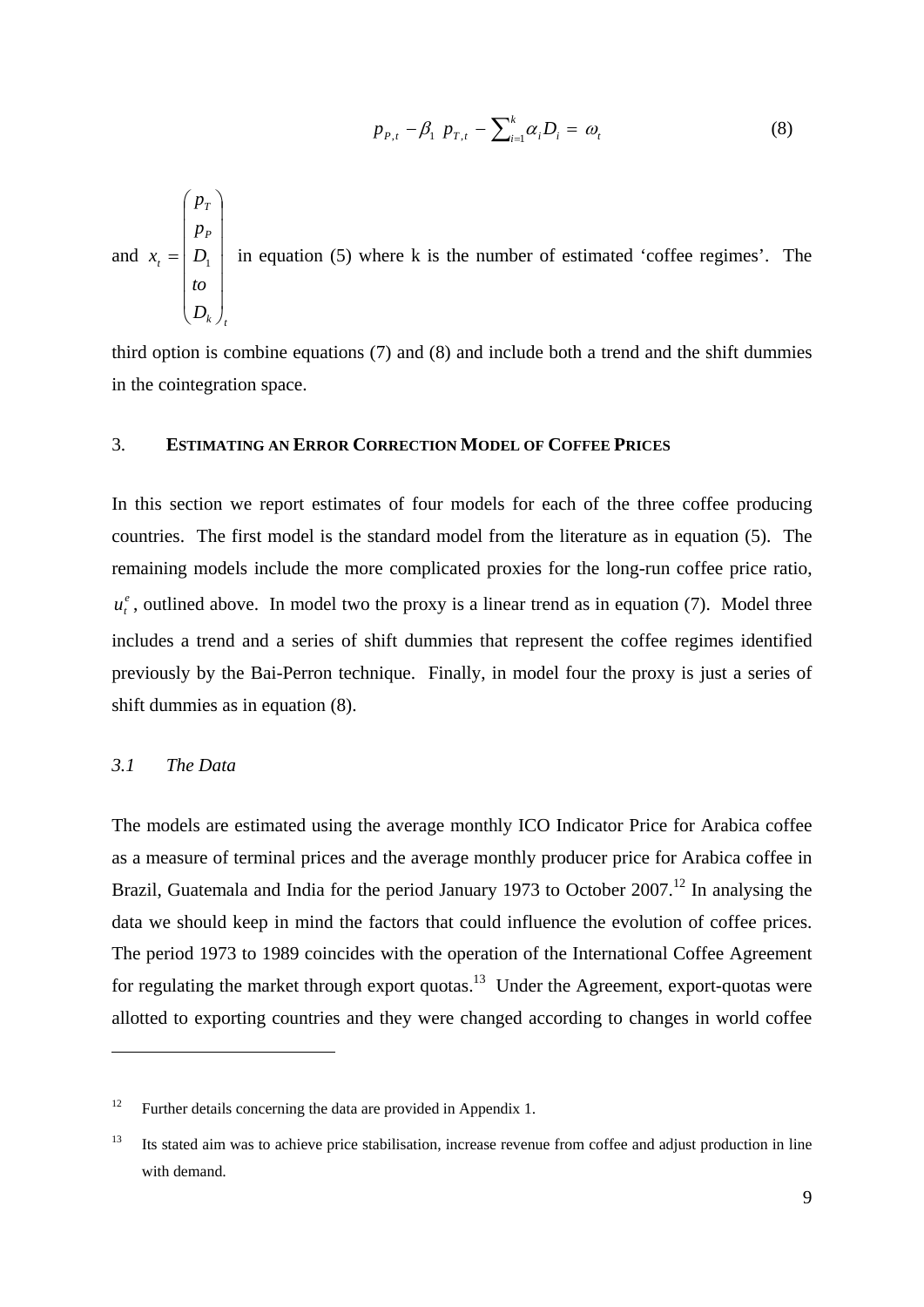prices. However, the Agreement did not always operate as there was failure to reach any agreement among participating countries in 1968, 1972, 1973 and between 1977 and 1980 (Raffaeli, 2005). The Agreement was finally suspended in 1989. The period from 1990 is marked by the liberalisation of the coffee trade at the international level with the abolition of all systems for regulating the coffee market and at the national level through the progressive dismantling of coffee marketing board monopolies in many coffee producing countries.

Brazil, Guatemala and India regulated their coffee markets, by way of controls on the production, sale and distribution of coffee, in compliance with the International Coffee Agreement. In addition to this, Brazil and India followed a system in which producers' coffee was pooled and auctioned for both the domestic and export markets. The producers were paid a guaranteed price which was fixed from time to time on the basis of auction prices. Although auction prices reflected market conditions, the producer prices were at times changed after a lag in time and involved bureaucratic delays as well as other considerations including government interventions. This system ended in Brazil in 1989 and since 1990 coffee marketing has been totally liberalised and run by the private sector. However, in India the system was phased out gradually from 1990 onwards and it was only by 1995 that coffee marketing was totally liberalised (ITF, 2005).

### *3.2 The Statistical Process of Coffee Prices*

How we interpret the estimated models depends in part on what we believe is the statistical process of coffee prices. The standard way to proceed in the literature is to assume that both coffee price series  $p_{T,t}$  and  $p_{P,t}$  are integrated of order 1 (I(1)).<sup>14</sup> In this case a necessary condition for the model to be valid is that we accept the hypothesis of one cointegrating vector.<sup>15</sup> This implies there is a long-run relationship between the two coffee prices. Tests of the number of cointegrating vectors for each model reported in Table 2 do not provide compelling evidence of one cointegrating vector for all of the countries in any of the four

<sup>&</sup>lt;sup>14</sup> See footnote 9.

<sup>&</sup>lt;sup>15</sup> This is not a sufficient condition as we also need to accept the homogeneity restriction,  $\beta$  = 1, plus other tests of the model's overall performance.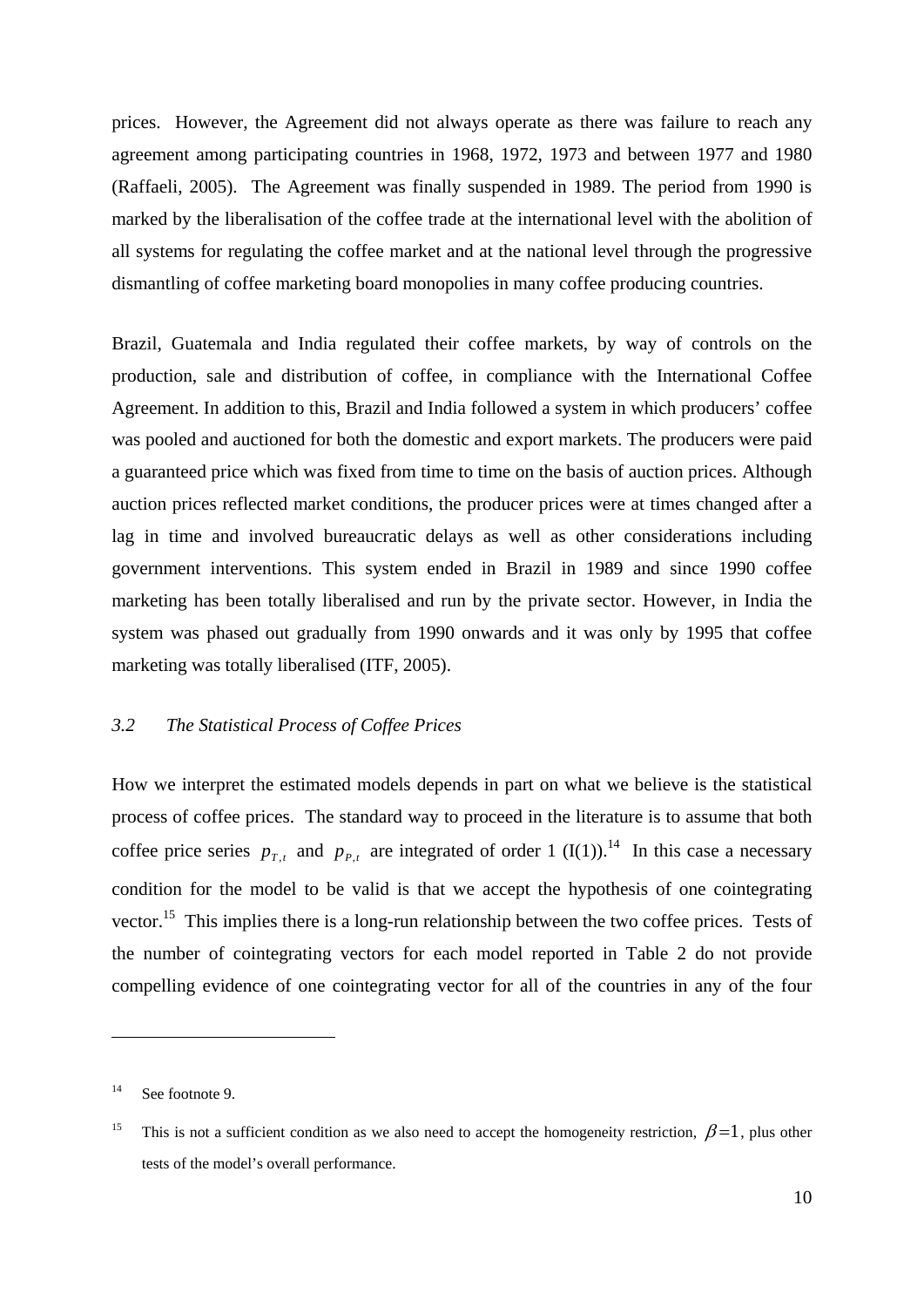models. Furthermore, as we improve the proxy for the ratio of coffee prices,  $\mu$ , in the estimated models the evidence of one cointegrating vector becomes even less compelling.

The problem is that over the last thirty five years coffee prices do not appear to be I(1). This can be seen in Graph 1 and is supported by the univariate unit root tests reported in Table 3 where we can reject the null hypothesis of a unit root in the data of all the coffee price series for all three countries. Furthermore, after including the shift dummies corresponding to the coffee regimes we find even 'stronger' evidence that the producer price and the terminal price of coffee are stationary processes.

Fortunately this does not affect the interpretation of our results in a meaningful way. If we find  $\beta = 1$  so that the homogeneity restriction is valid and the error correction mechanism is significant then in the long run the coffee price ratio,  $u_t$ , converges on some constant value irrespective of whether coffee prices are integrated or stationary. If coffee prices are integrated of order 1 with one cointegrating vector and  $\beta = 1$  then we have identified a longrun cointegrating relationship in the Engle and Granger (1987) sense. In this case the coffee price ratio converges on a unique value in the long run. Alternatively, if both coffee prices are stationary with constant means (after allowing for a trend and/or shifts in mean) then the significant error correction term again returns the coffee price ratio to some unique value in the long run.

Therefore, any long-run relationship between the two coffee prices estimated in the VAR-ECM can be interpreted in terms of the underlying theoretical model outlined in equation (1). Specifically, the estimated long-run relationship identifies the value to which the coffee price ratio,  $u_t$ , converges on in the long run.<sup>16</sup>

<sup>&</sup>lt;sup>16</sup> This suggests that too much emphasis may be placed on cointegration in the coffee price literature. Furthermore, the common finding in the literature that coffee prices follow integrated processes may simply be due to the un-modelled structural breaks in the coffee price series.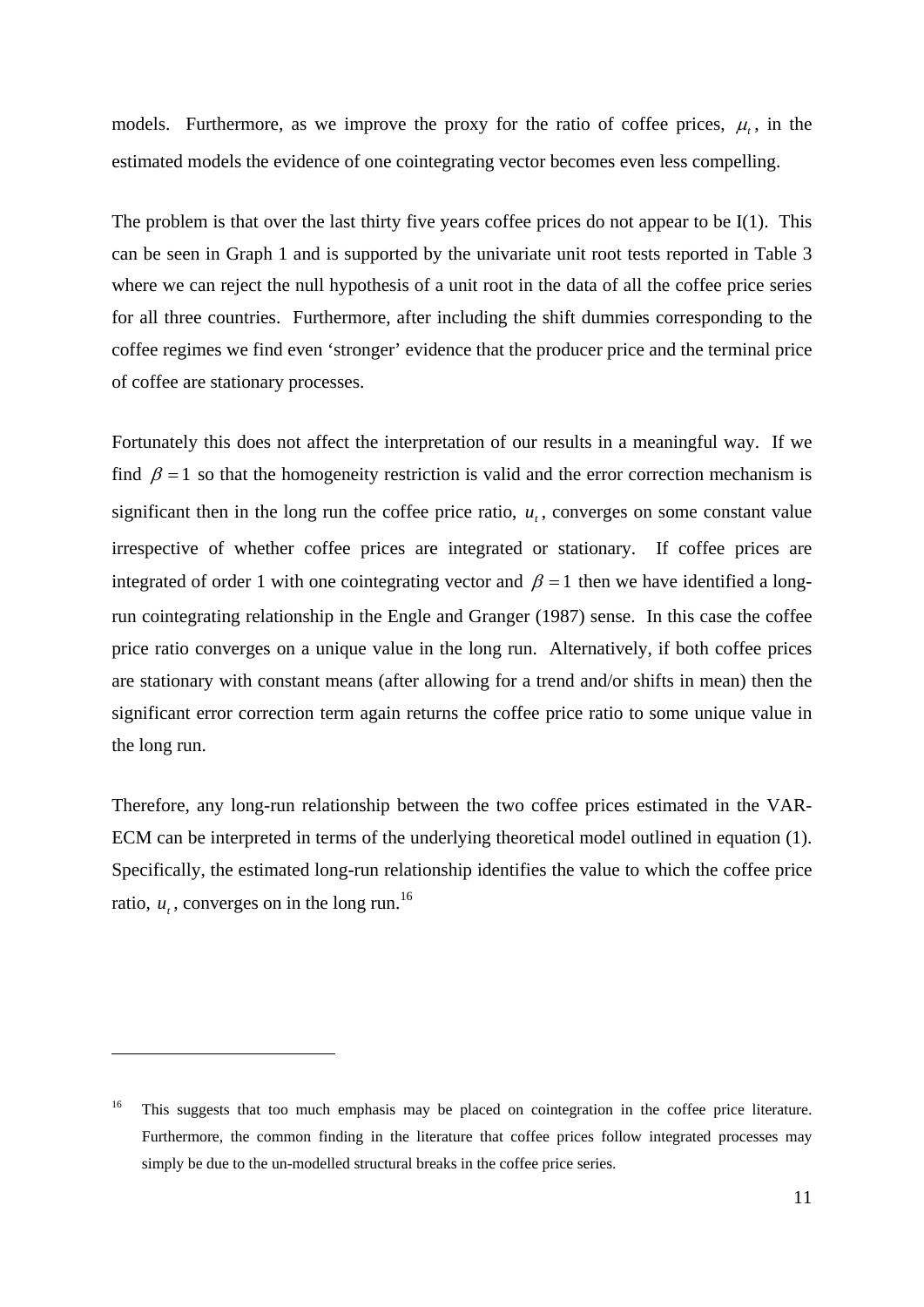#### *3.3 VAR-ECM Estimates of Coffee Price Models*

While there is some variation in the estimates of the three countries there is a strong pattern in the results. Beginning with model 1 reported in Table 4 we see that if we were not aware of the breaks in the coffee price series we might conclude that a VAR-ECM is a relatively poor representation of the dynamics of coffee prices. We can only accept the long-run homogeneity restriction that  $\beta = 1$  for Guatemala and the adjustment coefficients are relatively small implying very slow convergence to the long-run coffee price ratio.

Table 5 reports estimates of model 2 that includes a linear trend. The restriction that the trend is significant is accepted for Guatemala and India but rejected for Brazil. The long-run homogeneity restriction that  $\beta = 1$  is now only accepted for Brazil and the adjustment coefficients remain low implying again that convergence to the long-run relationship is very slow.

Including a trend and shift dummies in model 3, Table 6 shows that we now accept at the 5 per cent level for all three countries the long-run restriction that  $\beta = 1$  but the trend is insignificant. It appears that the trend is dominated by the shift dummies as a proxy for the shifts in the long-run coffee price ratio. Finally, in model four of equation (8) reported in Table 7 we exclude the insignificant trend leaving only the shift dummies. We now find the shift dummies are highly significant, we can continue to accept  $\beta = 1$  for all three countries and the error correction mechanisms are strongly significant with large adjustment coefficients.

Model four is preferred for three reasons. First, it conforms to the theoretical spatial models of prices and our intuitive understanding of how terminal and producer prices are related. Second, it accounts for the expected structural breaks in the coffee price data in a way that is consistent with how we might expect policy changes to affect the coffee price ratio. And third, coffee prices converge on their long-run values very quickly as expected in commodity markets.

The preferred model finds that the two coffee prices move very closely together and that there is a very powerful error correction mechanism operating in all three countries. We also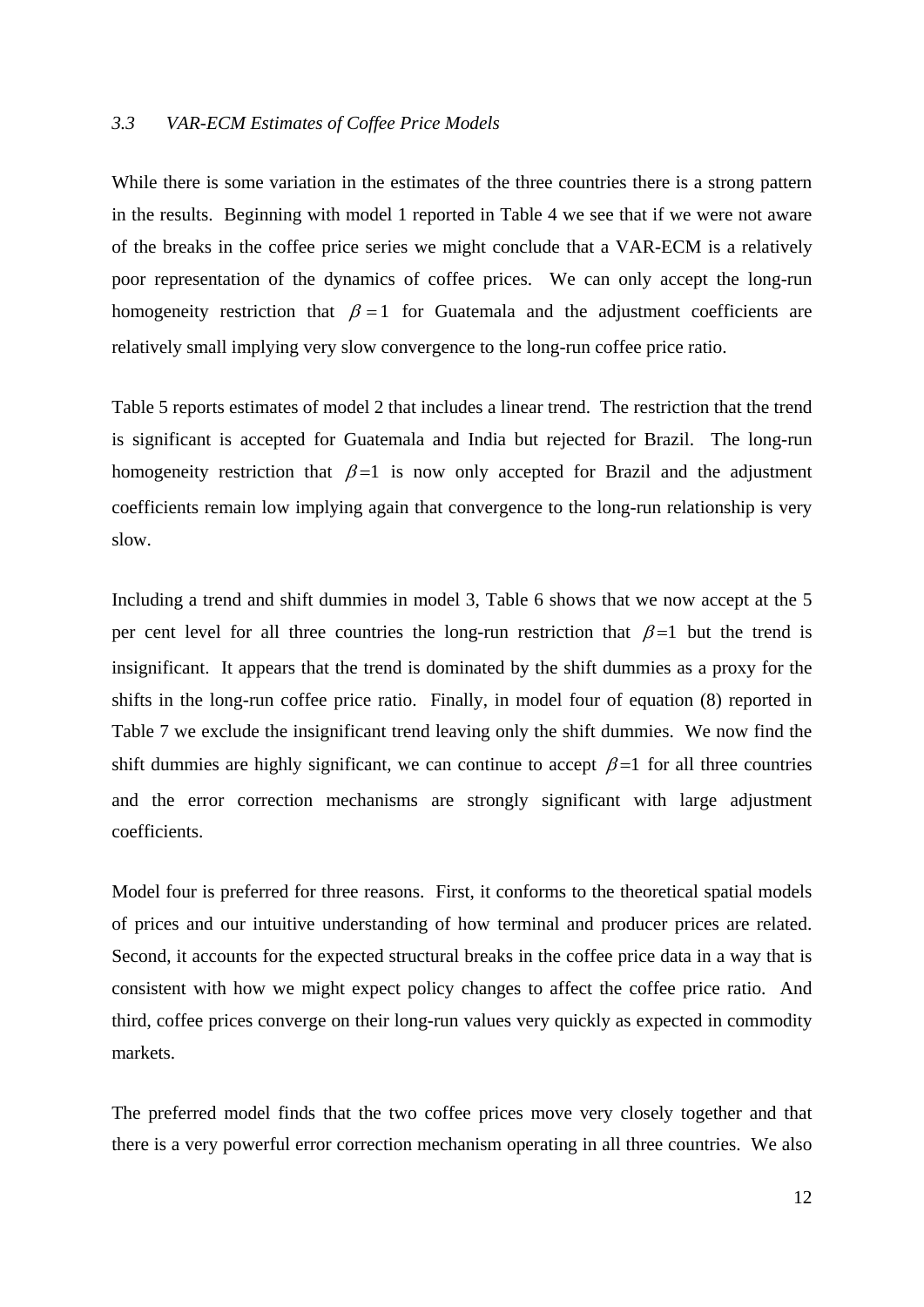accept the restriction of linear homogeneity suggesting that changes in one coffee price are fully reflected in changes in the other coffee price in the long run once we account for the one-off impact of changes in policy on coffee prices and their ratio. Adjustment to the longrun coffee price ratio is also believably fast. Following a shock to the coffee price ratio, half of the adjustment to the new long-run equilibrium occurs in around 2 ½ months for Brazil and 1 month for Guatemala and India.<sup>17</sup> Finally, the long-run coffee price ratios estimated in model 4 are the same as the mean ratios already shown in Graph 2 as horizontal thin lines.

#### **4. COST TO PRODUCERS OF COFFEE MARKET REGULATION**

The long-run equilibrium coffee price ratio (i.e. the producers' share of the terminal price of coffee) is particularly useful for examining the impact of government policies and changing market structures on the coffee market as it abstracts from short-run variations and shocks to the ratio. For example, since the liberalisation of coffee markets the long-run producers share has increased to around 0.85 for Brazil and India and 0.79 for Guatemala in the most recent period.18 Assuming these ratios reflect the 'efficient' market outcome then we can estimate the loss to producers by examining the extent to which their share deviates from the efficient outcome.

The dashed and the black lines in Graph 3 show the annual value of coffee production measured at terminal and producer prices respectively for each of the three countries. The grey line is what coffee producers would have received according to the efficient outcome throughout the period.<sup>19</sup> The gap between the grey and black lines is the loss to producers

<sup>&</sup>lt;sup>17</sup> The adjustment speeds are calculated from simulations based on the estimates in Table 7.

<sup>&</sup>lt;sup>18</sup> The slightly lower figure for Guatemala may reflect idiosyncratic or fundamental market reasons.

<sup>&</sup>lt;sup>19</sup> Calculated as:  $Q_t \bullet P_{T,t} \bullet U_{2007}^e$  where  $Q_t$  is the production of coffee and  $U_{2007}^e$  is the long-run coffee price ratio in 2007 for each country. This calculation assumes that production and the terminal price of coffee are independent of the efficient coffee price ratio.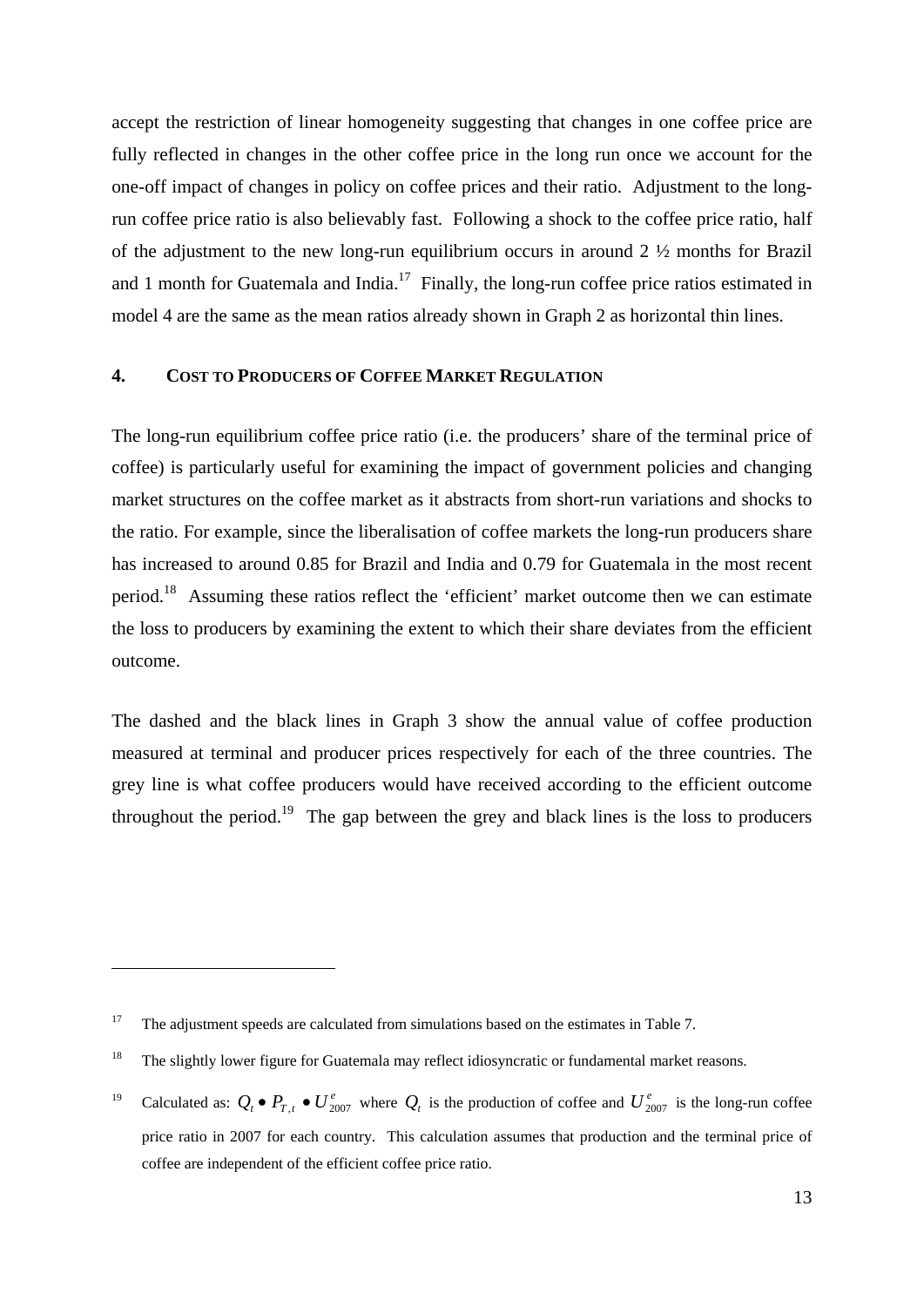relative to the efficient outcome which is shown as the solid thin line in Graph  $4.^{20}$  Graph 4 also shows this loss in real terms measured in 2007 prices.

We observe that producers suffered losses in all three countries during the 1970s and early 1980s. In 2007 prices, the real losses to producers peak at around US\$7 billion in the early 1980s for Brazil and around US\$0.45 billion for Guatemala and India in the mid 1970s. The losses trail off to negligible levels in the most recent periods following liberalisation in all three countries indicating that market interventions over the years have not been in the overall interest of producers.

Note that these measures of loss are in respect to the producers alone and not necessarily to the country as a whole. The loss, or a part of the loss, may simply represent a transfer from the producer to either the government or intermediaries in the transfer process.

#### **5. ARE PRODUCERS BETTER OFF?**

Are producers better off following the liberalisation of coffee markets? To answer this question we consider three interrelated issues since the liberalisation of the coffee markets. First, what has happened to the producer price of coffee? Second, what has happened to the quantity of coffee produced? And finally, what has happened to the share of the terminal price of coffee that goes to the producer?

The conventional view is that coffee market interventions increased the producer price of coffee. This suggests that the producer price of coffee should have fared better during the period of interventions than after liberalisation. This is not supported by Table 1. In the seventeen years prior to liberalisation, producer price inflation is only half that of the 'world' inflation rate of 6.6 per cent as measured by the UN index of unit values of exports or the United States CPI. Producer prices increased by 3.3, 1.0 and 2.3 per cent per annum in Brazil, Guatemala and India but in real terms they fell by 42, 60 and 50 per cent respectively. In contrast, during the period 1990 to 2007 when coffee markets witnessed the phase of liberalisation, producer prices increased by 3.6, 3.5, and 2.9 per cent per annum in Brazil,

<sup>20</sup> The loss to producers is calculated as:  $Q_t \bullet P_{T,t} \bullet \left[ U_{2007}^e - U_t \right]$ .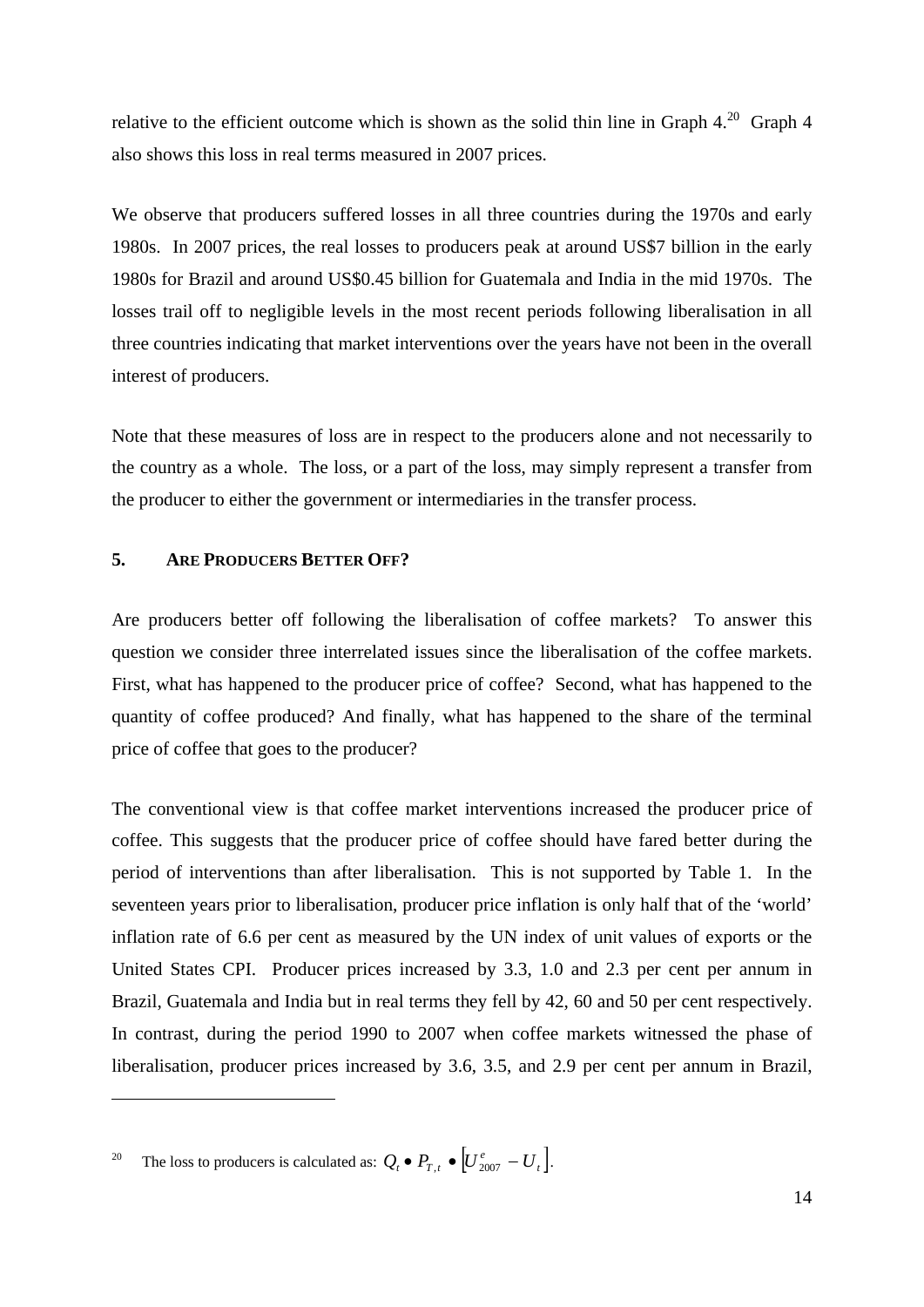Guatemala and India compared with 'world' inflation of less than 1 per cent per annum as measured by the UN index of unit values of exports. This means that the producer price of coffee increased by around 60, 55 and 40 per cent in real terms.<sup>21</sup>

Coffee prices therefore did not match the growth in 'world' prices during the years of coffee market interventions up to 1990 but increased by more than 'world' prices after the liberalisation of coffee markets. This is inconsistent with the conventional view. The magnitude of the turn around in the behaviour of real coffee prices since liberalisation is substantial. The producer price of coffee in 2007 is 164, 263, and 172 per cent higher in Brazil, Guatemala and India than the price that would have existed if the trend decline in real prices in the seventeen years up to 1990 had continued in the seventeen years after 1990.<sup>22</sup>

The data also shows there has been a large increase in coffee production following liberalisation in all three countries. Average coffee production in the seventeen years after 1990 is 1.3, 1.3 and 1.8 times the coffee production in the seventeen years prior to 1990 in Brazil, Guatemala and India respectively (ICO, 2007). There may be many reasons for this increase in production. However, a part of the increase may be attributed to the removal of restrictions imposed on the production of coffee prior to liberalisation and to the added incentive after liberalisation for producers to supply better quality coffee, which in turn has helped the growth in the consumption of coffee worldwide. In any case, as far as producers are concerned they have gained both in terms of prices and production following liberalisation. Finally, the empirical analysis above demonstrates that the producers' long-run share of the terminal price of coffee has increased systematically since liberalisation of coffee

<u>.</u>

<sup>&</sup>lt;sup>21</sup> In the period 1990 to 2007 United States CPI deviates from the UN index of unit values of exports (see Table 1). However, if we use United States CPI as a measure of world inflation we find that producer prices still increase in real terms by around 15, 13 and 2 per cent respectively compared with the large falls in real coffee prices prior to coffee market liberalisation.

<sup>&</sup>lt;sup>22</sup> The increase in real coffee prices is calculated as:  $\left[1 + rp_{After} - rp_{Before}\right]^{17} - 1$  where *rp* is the average annualised change in the real producer price of coffee both after and before 1990 (see Table 1). As an example, the calculation for Brazil is:  $[1 + 0.028 - (-0.031)]^{17} - 1 = 1.64$ . Consequently, the real producer price of coffee is 164 per cent higher than would have been the case if real prices had continued to fall at a rate of 3.1 per cent per annum after liberalisation.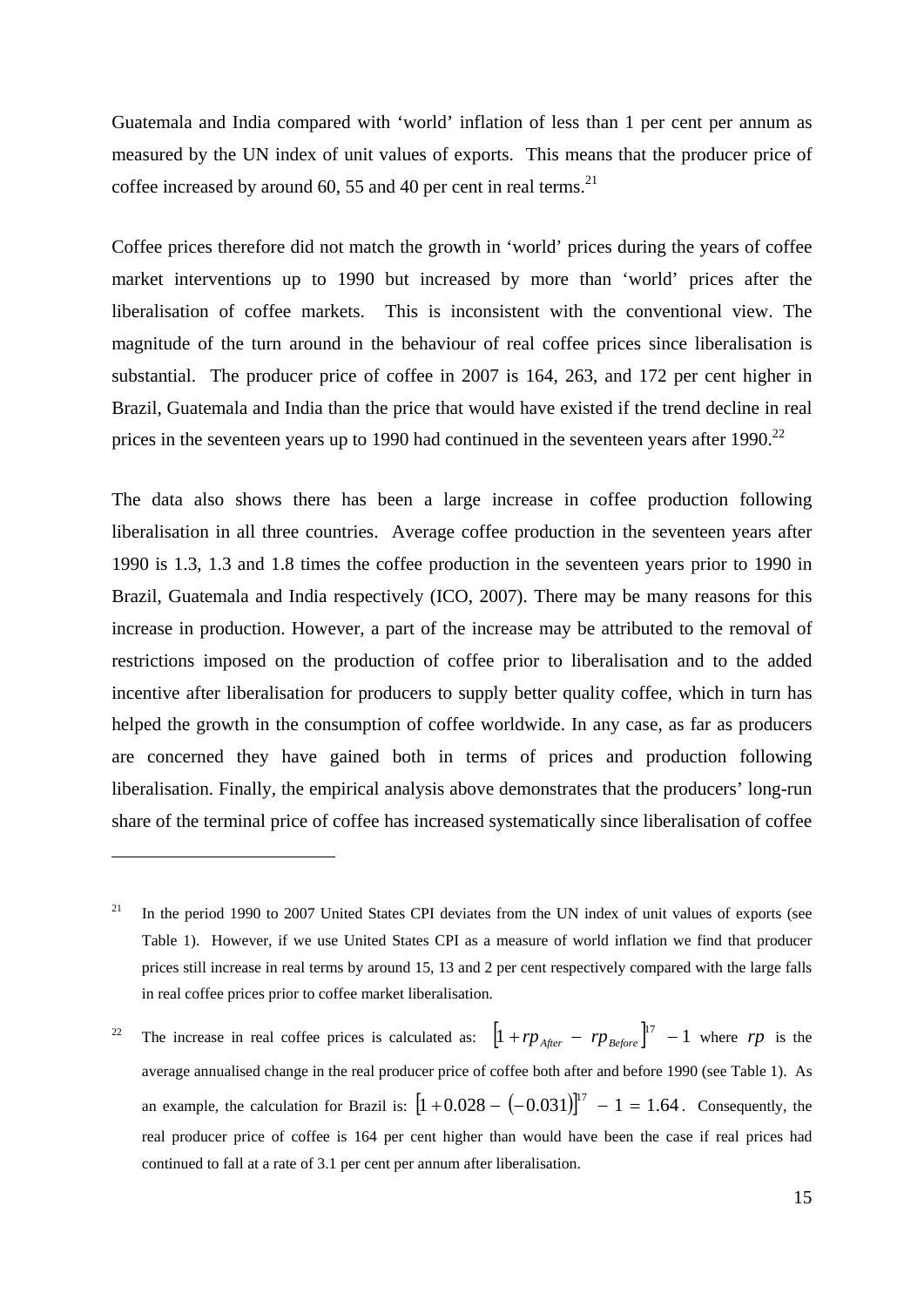markets in all three countries. This increase means that liberalisation has improved the returns to production by reducing the net transfer costs throughout the coffee supply chain.

Therefore, the answer to the question of whether producers are better off since liberalisation appears to be unambiguously yes. Producers have benefited from a higher real price of coffee, higher coffee production, and a higher share of the terminal price of coffee.

#### **6. CONCLUSION**

This paper argues that to understand the dynamics of coffee prices we should model the effect that changes in government policies and market structure has had on the long-run producers' share of the terminal price of coffee (i.e. the coffee price ratio,  $u_t$ ). To simply undertake a cointegration analysis of coffee prices is inadequate because there have been large shifts in the coffee price ratio that coincide with policy and other market changes.

For example, model 1 in Table 4 suggests that a long-run cointegrating relationship between the two coffee prices exists only for Brazil where long-run homogeneity is rejected and the speed of adjustment back to the long-run relationship is very slow. If we assume that coffee prices are integrated then one must conclude the theoretical model is not a valid representation of how the producer and terminal prices of coffee are related in any of the three countries examined.

Estimating the model allowing for the shifts in the coffee price ratio should improve the precision and reduce the bias of the estimates. The preferred estimated model reported in Table 7 contains features that are consistent with our theoretical understanding of the coffee market. First, terminal and producer prices move closely together in the long run. Second, shocks to the relationship between the two coffee prices are eradicated very quickly. Third, liberalisation of the coffee markets has coincided with large increases in the producer's share of the terminal price of coffee. In Brazil, the long-run share has risen from 0.6254 in the late 1980s to 0.8461 in the most recent period up to October 2007. Over the same period the long-run share to producers has increased from 0.6325 to 0.7896 for Guatemala and from 0.5485 to 0.8494 for India.

The systematic increase in the long-run producers' share of terminal coffee prices over the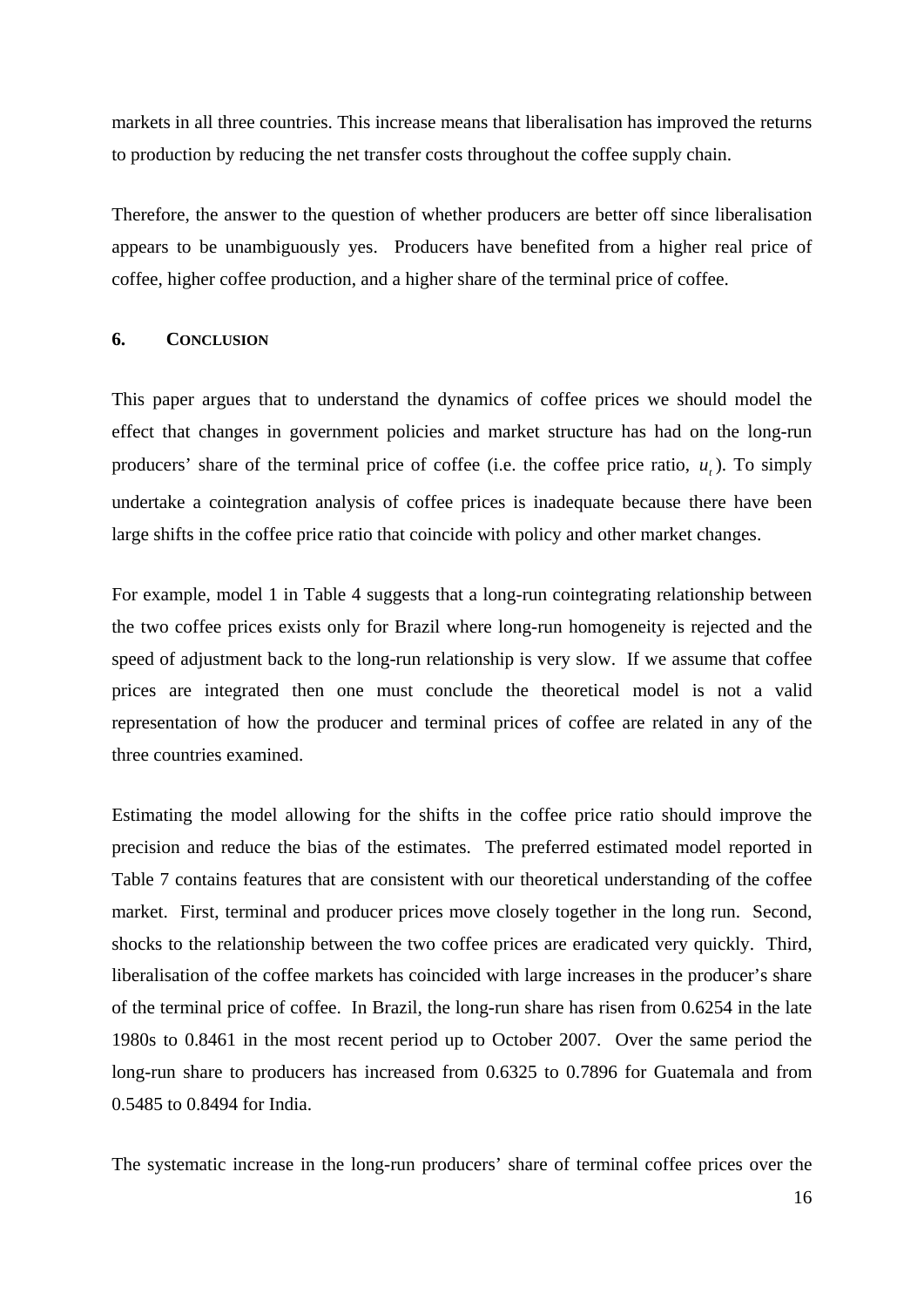last seventeen years has greatly benefited the producers in these three coffee producing countries. The combination of the increase in the long-run producers share and the increase in the real price of coffee after liberalisation suggest that the benefit to producers in 2007 is around 3.63, 0.31 and 0.43 \$US billion.<sup>23</sup> This can be compared with the actual payments to coffee producers of 4.63, 0.47 and 0.65 \$US billion in 2007.

Finally, there have been calls for a return to coffee market interventions on the grounds that the liberalisation of coffee markets has not improved the plight of producers. For example, ActionAid (2008) and South Centre (2008) argue that the real producer price of coffee is lower in 2007 than it was thirty years ago and has not increased in line with the real retail price of coffee.<sup>24</sup> Furthermore, Sarris (2002) argues that the increase in price variations due to liberalisation could mean that large and unexpected negative price shocks might result in some producers going out of business. This may well be the case and the international community and policy planners could do a lot more for producers. However, this paper demonstrates that producers have benefited significantly since liberalisation and that returning to interventions of the kind that existed prior to liberalisation would not be in the interest of producers.

<sup>23</sup> The total benefit to producers in  $2007$  is calculated as:  $[ Q_{2007} \bullet P_{T,2007} \bullet U_{2007}^e] - [ Q_{2007} \bullet \frac{1}{1+1} \bullet U_{1989}^e]$  $\overline{\phantom{a}}$  $Q_{2007} \bullet \frac{P_{T,2007}}{1+z} \bullet U_{1989}^e$ •  $P_{T,2007}$  •  $U_{2007}^e$   $\left[\n\frac{Q_{2007}}{1+x}\n\right]\n\left[\n\frac{P_{T,2007}}{1+x}\n\right]\n\left[\nU_{11}^e\right]$ *P*  $Q_{2007}$   $\bullet$   $P_{T,2007}$   $\bullet$   $U_{2007}^e$   $\Big] - \Big| Q_{2007}$   $\bullet$   $\frac{I_{T,2007}}{1}$   $\bullet$   $U_{1989}^e$ 2007  $\bullet$   $P_{T,2007}$   $\bullet$   $U_{2007}^e$   $\bullet$   $\frac{2007}{1+x}$   $\bullet$   $U_{1989}^e$  where *x* is the benefit in terms of a higher real terminal prices of coffee calculated as in footnote 22. The first component of the calculation is what the producer actually received in 2007. The second component is what the producer would receive if the real terminal price was lower,  $\frac{1,200}{1+x}$ *P<sub>T</sub>*  $\frac{1 + T,2007}{1 + x}$ , and they only received the 1989 equilibrium producers share,  $U_{1989}^e$ . The difference between the two components is the benefit to producers from higher real coffee prices and a higher equilibrium share of terminal prices. This calculation assumes that the quantity of coffee produced is unaffected by the real price of coffee or the coffee price ratio.

1

<sup>24</sup> The fall in real prices over the past 30 years is consistent with our findings. However, as shown in Section 5 producers have benefited from increases in real prices over the past 17 years during the liberalisation phase.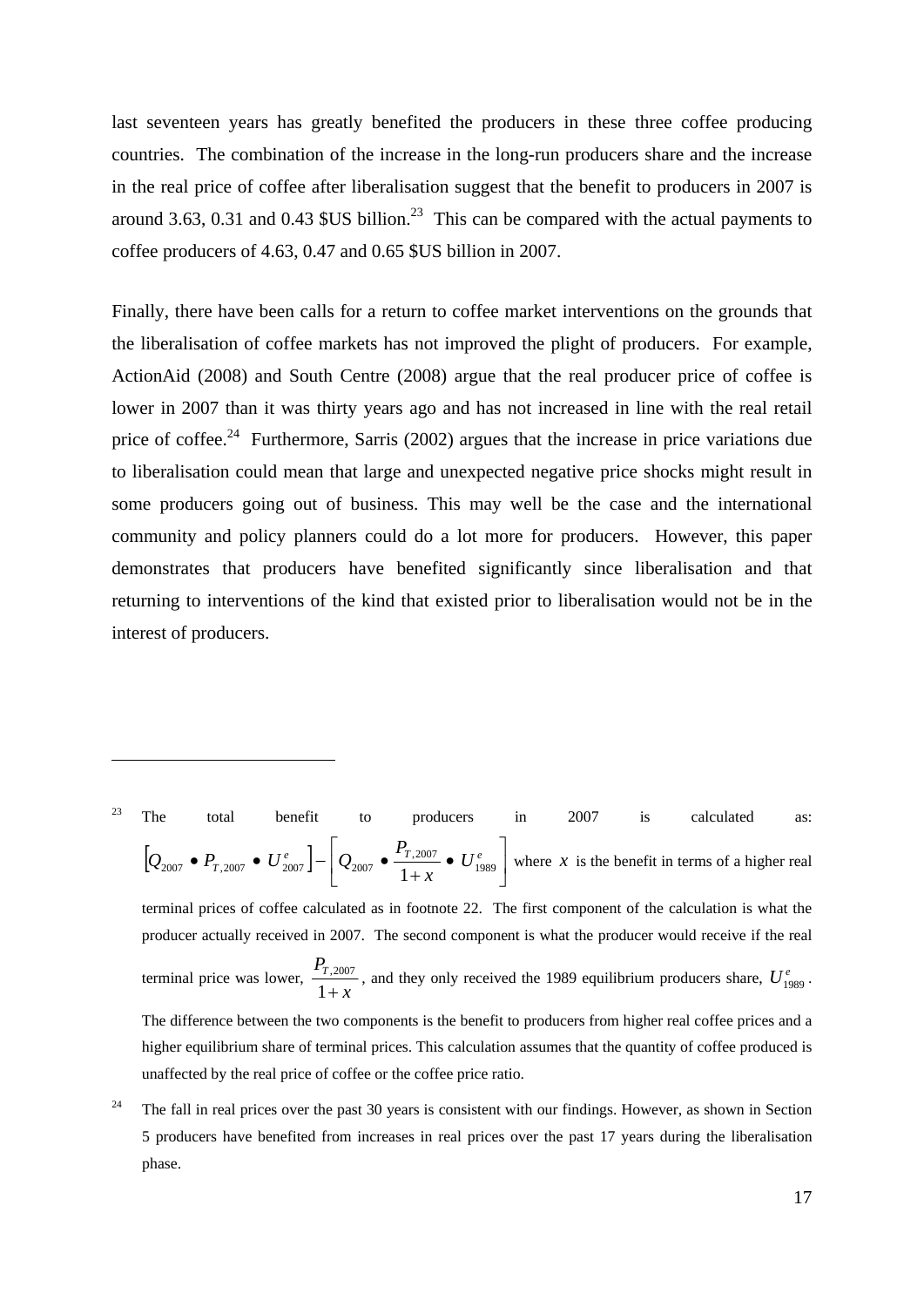#### **7. REFERENCES**

ActionAid (2008). Commodity Dependence and Development: Suggestions to Tackle the Commodities Problem. Report prepared for the ActionAid and the South Centre, April, Johannesburg and Geneva.

Alizadeh, A. and Nomikos, N. (2005). Agricultural Reforms and the Use of Market Mechanisms for Risk Management. Report prepared for the Futures and Options Association, London.

Abdulai, A. (2000). Spatial Price Transmission and Asymmetry in the Ghanian Maize Market, *Journal of Development Studies,* vol. 63: 327-349.

Ardeni, P.G. (1989). Does the Law of One Price Really Hold for Commodity Prices? *American Journal of Agricultural Economics,* vol. 71: 303-328.

Badiane, O. and Shivley, G.E. (1998). Spatial Integration, Transport Costs and the Response of Local Prices to Policy Changes in Ghana, *Journal of Development Economics,* vol. 56: 411-431.

Baffes, J. (1991). Some Further Evidence on the Law of One Price, *American Journal of Agricultural Economics,* 4: 21-37.

Bai, J. and Perron, P. (1998). Estimating and Testing Linear Models with Multiple Structural Changes. *Econometrica*, vol. 66: 47-78.

Bai, J. and Perron, P. (2003a). Critical Values for Multiple Structural Change Tests, *Econometrics Journal,* vol. 6: 72-78.

Bai, J. and Perron, P. (2003b). Computation and Analysis of Multiple Structural Change Models, *Journal of Applied Econometrics,* vol. 18: 1-22.

Boudreaux, K. (2007). State Power, Entrepreneurship, and Coffee: The Rwandan Experience, Mercatus Policy Series Policy Comment No. 15, Mercatus Center, George Mason University,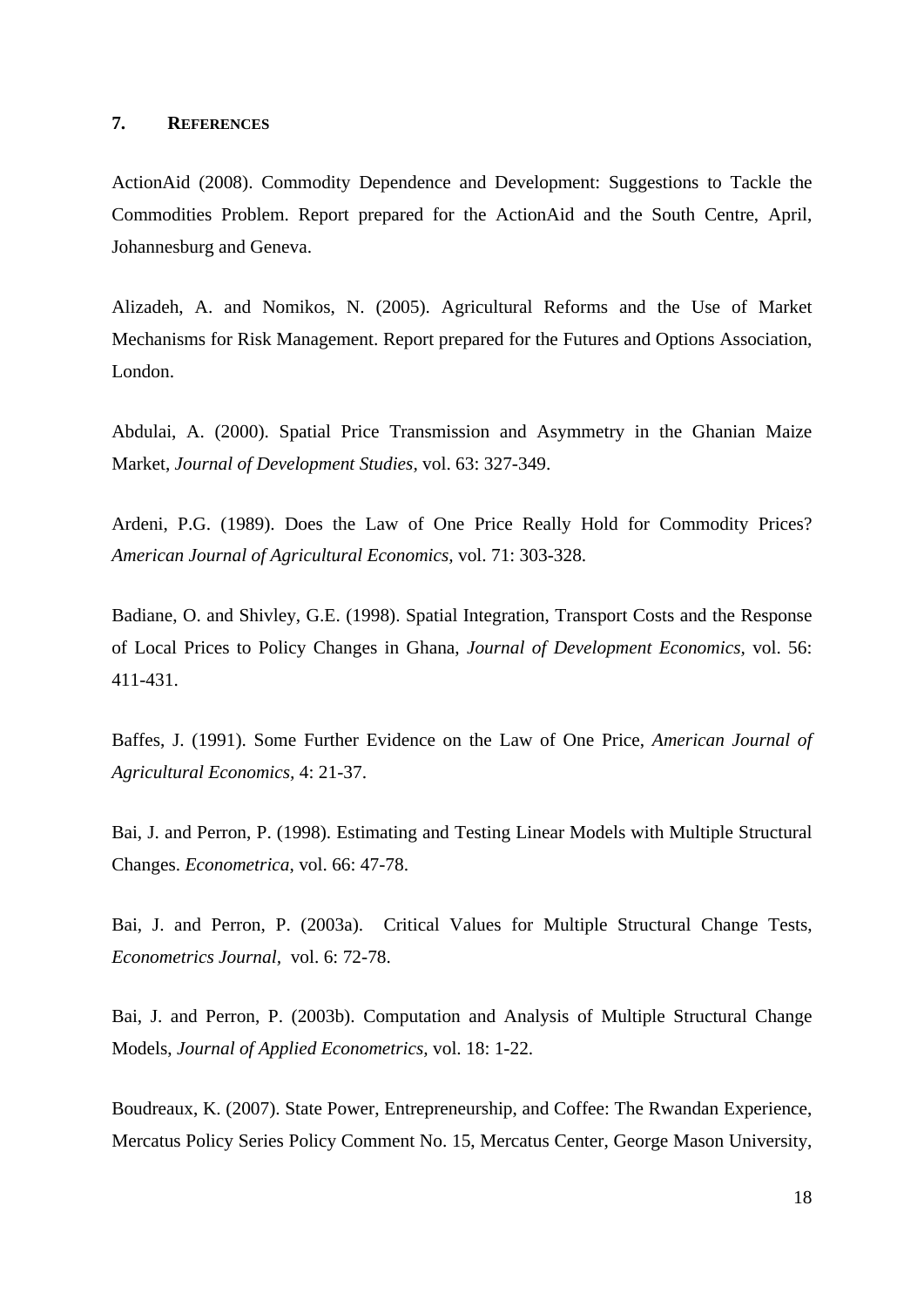USA.

Conforti, P. and Rapsomanikis, G. (2005). Market Integration, Price Transmission and Import Surges, FAO Import Surge Project Working Paper No. 6, May, Commodities and Trade Division, FAO, Rome.

Engle, R.F. and Granger, C.W.J. (1987). Co-integration and Error Correction: Representation, Estimation, and Testing, *Econometrica*, vol. 55(2): 251-276.

Enke, S. (1951). Equilibrium among Spatially Separated Markets: Solution by Electrical Analogue, *Econometrica*, vol. 19(1): 40-47.

Fackler, P.L. and Goodwin, B.K. (2002). Spatial Price Analysis, In G. Rausser and B. Gardner (eds.) *Handbook of Agricultural Economics*, Elsevier Science B.V., New York.

Fortenbery, R. and Zapta, H. (2004). Developed Speculation and Underdeveloped Markets – the Role of Futures Trading on Export Prices in Less Developed Countries', *European Review of Agricultural Economics,* vol. 31(4): 451-471.

ICO (2007). Coffee Statistics, International Coffee Organisation, London

ITF (2005). Country and Commodity Profiles, International Task Force on Commodity Risk Management in Developing Countries, World Bank, Washington DC.

Jerome, A. and Ogunkola (2000). Characteristics and Behavior of African Commodity/Product Markets and Market Institutions and their Consequences for Economic Growth. CID Working Papers 35, Center for International Development, Harvard University, USA.

Johansen, S., (1988). Statistical Analysis of Cointegration Vectors, *Journal of Economic Dynamics and Control*, vol. 12: 31-254.

Johansen, S., (1991). Estimation and Hypothesis Testing of Cointegration Vectors in Gaussian Vector Autoregressive Models, *Econometrica,* vol. 59: 551-1580.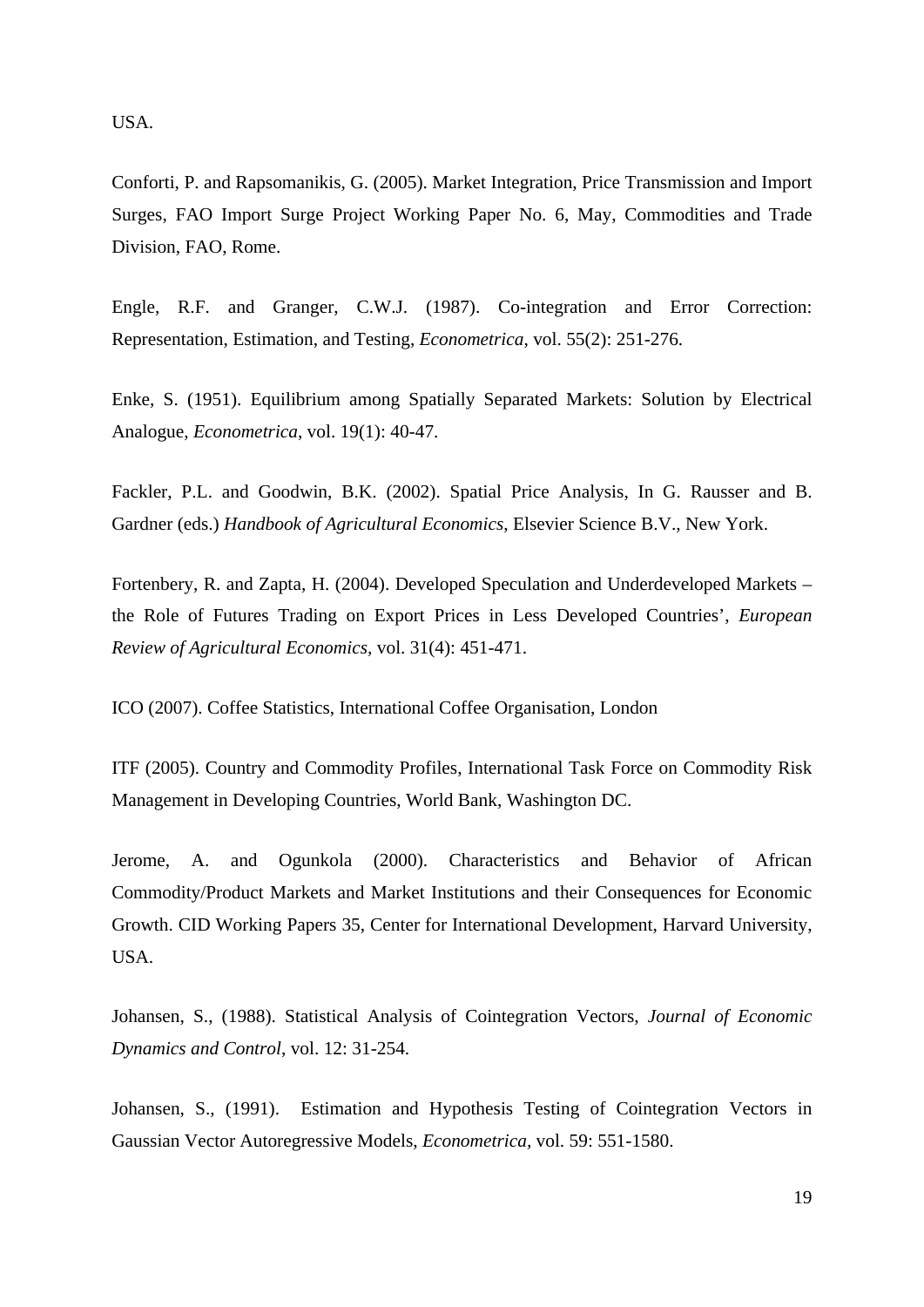Johansen, S., (1995). Likelihood-Based Inference in Cointegrated Vector-Autoregressions. In *Advanced Texts in Econometrics*, Oxford University Press, Oxford.

Krivonos, E (2004). The Impact of Coffee Market Reforms on Producer Prices and Price Transmission, Policy Research Working Paper No. 3358, July, World Bank, Washington DC.

McIntire, J. and Varangis, P. (1999). Reforming Cote d'Ivoire's Cocoa Marketing and Pricing System, Policy Research Working Paper No. 2081, March, World Bank, Washington DC.

McNew, K. (1996). Spatial Market Integration: Definition, Theory and Evidence, *Agricultural and Resource Economic Review,* vol. 25: 1-11.

Mohan, S. (2007). Market-based Price-risk Management for Coffee Producers, *Development Policy Review*, 25(3): 333-354.

Raffaeli, M. (1995). *Rise and Demise of Commodity Agreements: An Investigation into the Breakdown of International Commodity Agreements*, Woodhead Publishing, Cambridge, UK.

Rapsomanikis, G., Hallam, D., and Conforti, P., (2004). Market Integration and Price Transmission in Selected Food and Cash Crop Markets of Developing Countries: Review and Applications, Commodity Market Review 2003-2004, Food and Agricultural Organisation, Rome.

Samuelson, P.A. (1952). Spatial Price Equilibrium and Linear Programming, *American Economic Review*, vol. 42: 560-580.

Sarris, A. (2002). Market Based Commodity Price Insurance for Developing Countries: Towards a New Approach, International Task Force on Commodity Risk Management in Developing Countries, World Bank, Washington DC.

South Centre (2008). From Declaration to Action on Commodities: Making the Turning Point at UNCTAD X11, Policy Brief 14, South Centre, Geneva.

Takayama, T. and Judge, G.G. (1971). *Spatial and Temporal Price Allocation Models*,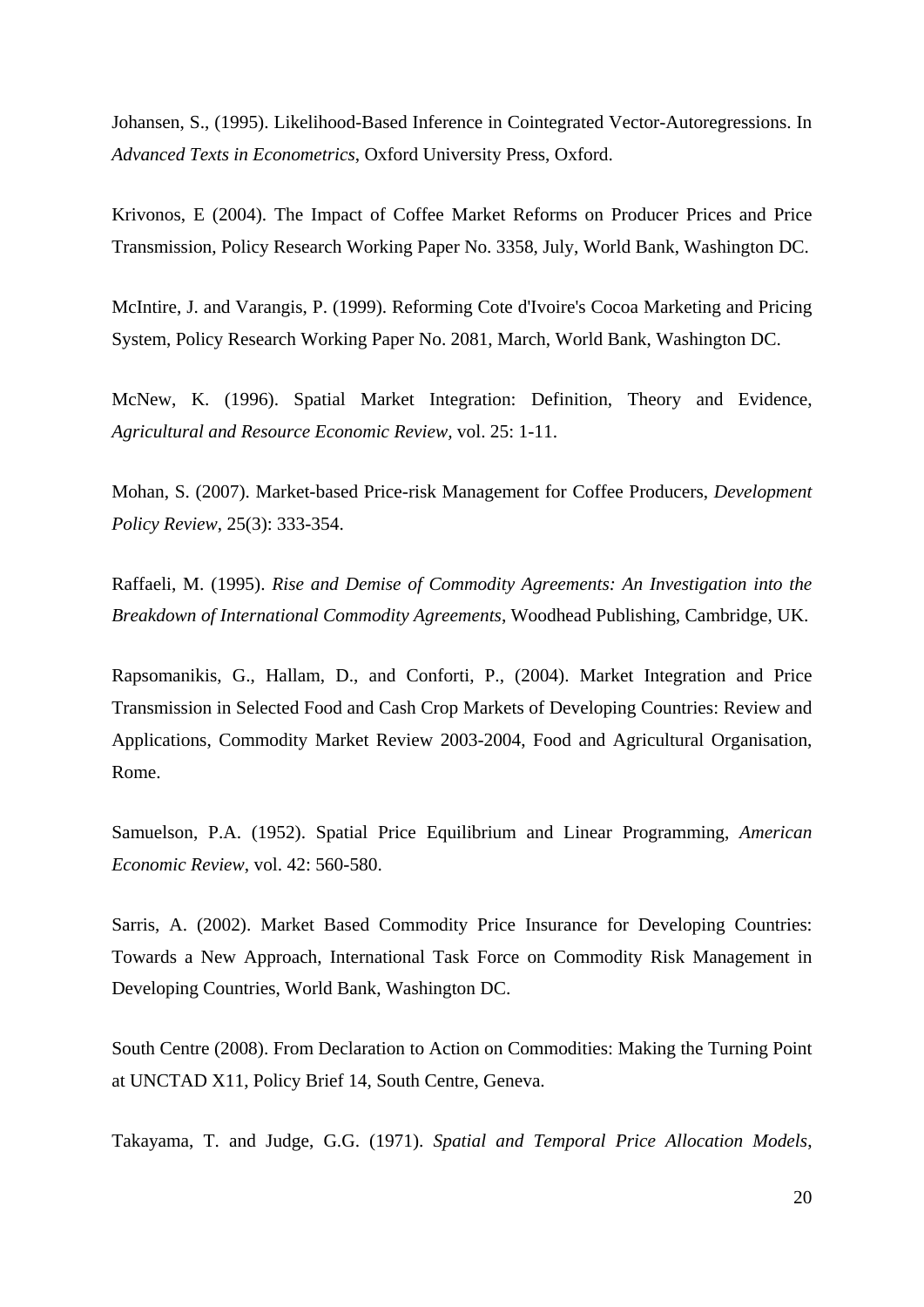Amsterdam, North Holland.

Varangis, P., Larson, D. and Anderson, J.R. (2002). Agricultural Markets and Risks - Management of the Latter, not the Former, Policy Research Paper No. 2793, World Bank, Washington DC.

Winter-Nelson, A. and Temu, A. (2002). Institutional Adjustment and Transaction Costs: Product and Input Markets in the Tanzanian Coffee System, *World Development,* vol. 30(4): 561-574.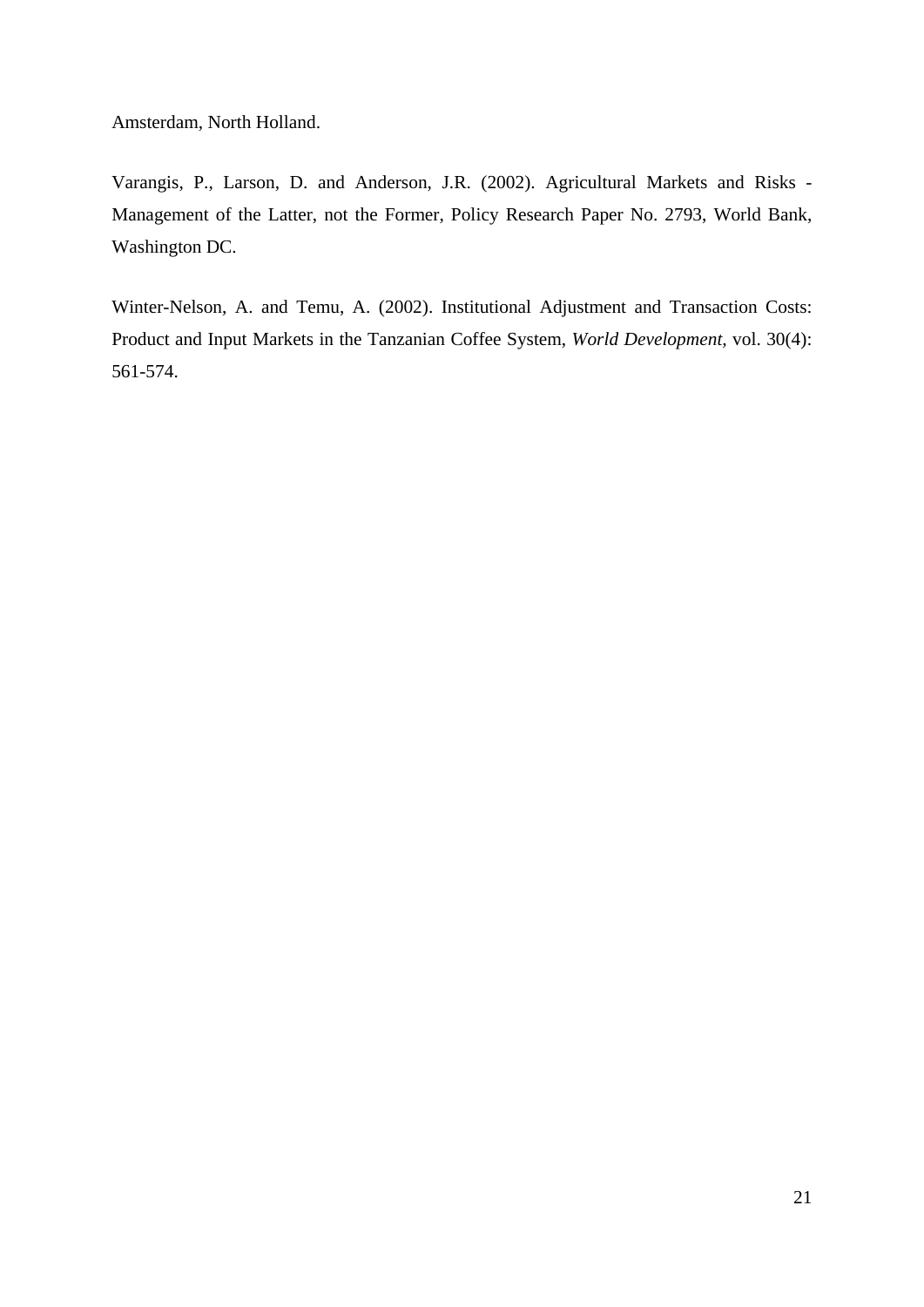## **APPENDIX 1: THE DATA**

| Variable                              | <i>Mnemonic</i> | Details                                                                                                                                                                                                                                                                                                                                                                                                                                                                                                                                                                                                                               |
|---------------------------------------|-----------------|---------------------------------------------------------------------------------------------------------------------------------------------------------------------------------------------------------------------------------------------------------------------------------------------------------------------------------------------------------------------------------------------------------------------------------------------------------------------------------------------------------------------------------------------------------------------------------------------------------------------------------------|
| Producer price of<br>coffee           | $P_{P}$         | is the cash (gate) price received for Arabica coffee by coffee producers.<br>They are the dollar equivalents, that is, prices in local currency have<br>been multiplied by the appropriate exchange rates to arrive at a monthly<br>average producer price in US cents per pound. Although there may be<br>many grades traded for Arabica coffee, most producing countries<br>calculate a weighted average price of the major grades, major being<br>determined on the basis of coffee traded in quantitative terms. The<br>producer prices were obtained from the ICO database and the Coffee<br>Boards of the respective countries. |
| Terminal price of<br>coffee           | $P_T$           | is the ICO Indicator Price for Arabica coffee calculated by weighting the<br>ex-dock prices on the international markets in New York, Bermen and<br>Hamburg markets in US cents per pound. The prices are available on<br>daily and monthly basis from the ICO database.                                                                                                                                                                                                                                                                                                                                                              |
| Coffee price ratio                    | $\overline{U}$  | is the producer price divided by the terminal price of coffee. It is<br>equivalent to the producers' share of the terminal price of coffee.                                                                                                                                                                                                                                                                                                                                                                                                                                                                                           |
| <b>United States CPI</b>              |                 | refers to the all urban consumer price index (old base) downloaded 25<br>August 2008 from the United States Department of Labor.                                                                                                                                                                                                                                                                                                                                                                                                                                                                                                      |
| UN index of unit<br>values of exports |                 | refers to the United Nations index of unit values of exports of<br>manufactured goods from developed market economies. It is used to<br>convert values/unit values from current to constant terms. Downloaded<br>on 25 August 2008 from the United Nations Conference on Trade and<br>Development.                                                                                                                                                                                                                                                                                                                                    |
| Coffee production                     |                 | is the annual data of total production of coffee by coffee exporting<br>countries available from the ICO database.                                                                                                                                                                                                                                                                                                                                                                                                                                                                                                                    |

Note: Lower case variables in the paper are the natural logarithms of the upper case variables.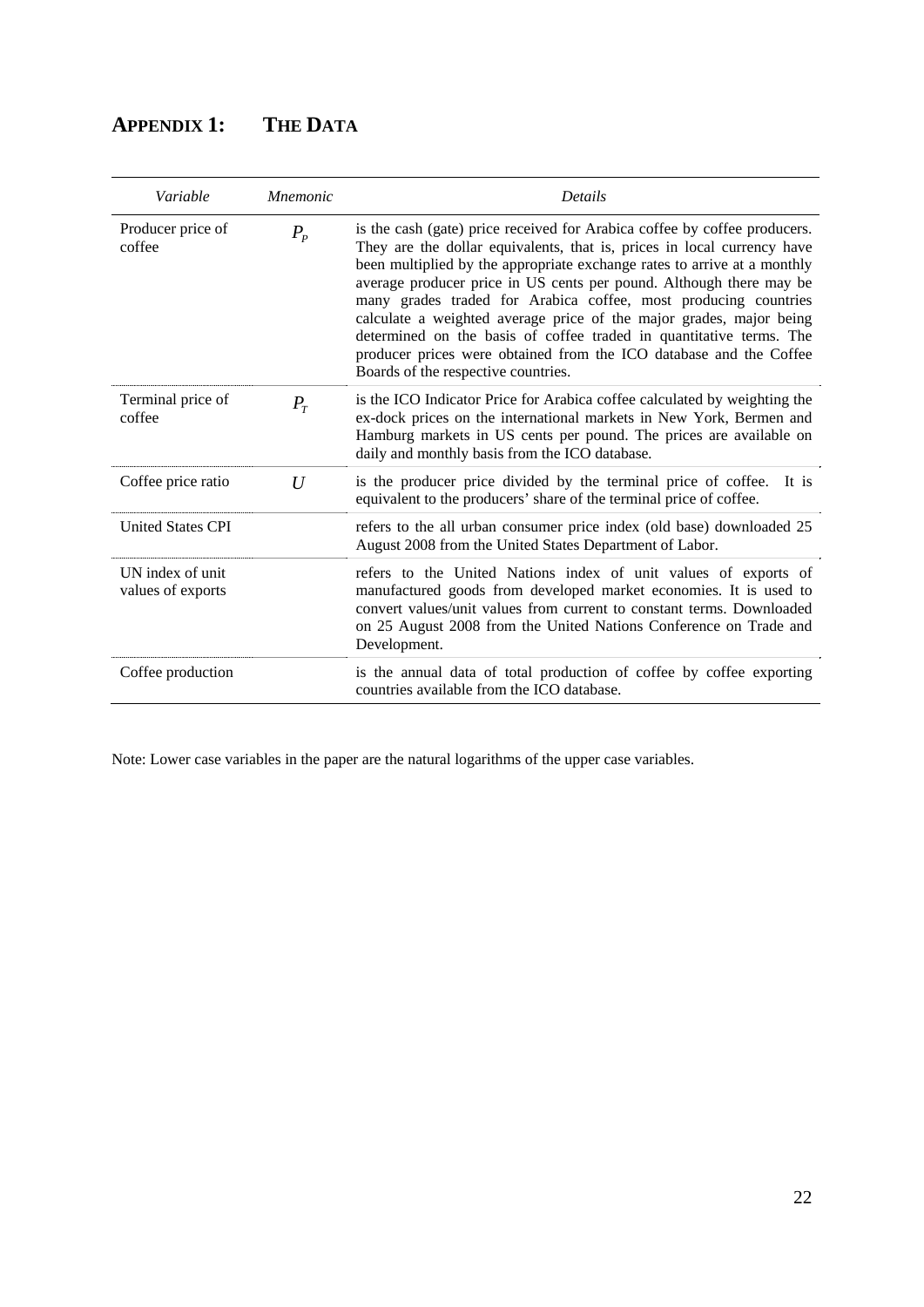#### **APPENDIX 2 IDENTIFYING BREAKS IN THE MEAN RATIO OF COFFEE PRICES**

The Bai and Perron (1998, 2003a, 2003b) approach minimises the sum of the squared residuals to identify the dates of *k* breaks in the natural logarithm of the ratio of the producer price of coffee to the terminal price of coffee and, thereby, identify  $k+1$  'coffee regimes'. The estimated model is:

$$
u_t = \gamma_{k+1} + \tau_t \tag{A2.1}
$$

where  $u_t$  is measured as  $p_{p,t} - p_{T,t}$  and  $p_{p,t}$  and  $p_{T,t}$  are the natural logarithms of the producer and terminal prices of coffee respectively for Brazil, Guatemala and India. The terms  $\gamma_{k+1}$  are a series of  $k+1$  constants that estimate the mean coffee price ratio in each of the  $k+1$  regimes and  $\tau_t$  is a random error. The minimum size between breaks is assumed to be 24 months and the final model is chosen using the Bayesian Information Criterion.

The technique identifies 11, 8 and 10 breaks in the coffee price ratio for Brazil, Guatemala and India implying that there are 12, 9 and 11 coffee 'regimes' respectively in each country over the past 35 years. The estimated dates of the coffee 'regimes' are reported in the table below.

| Table A2: Estimated Dates of the Coffee 'Regimes' |                               |                                 |  |  |  |  |  |  |  |
|---------------------------------------------------|-------------------------------|---------------------------------|--|--|--|--|--|--|--|
| <b>Brazil</b>                                     | Guatemala                     | India                           |  |  |  |  |  |  |  |
| January 1973 to November 1974                     | January 1973 to May 1975      | January 1973 to February 1976   |  |  |  |  |  |  |  |
| December 1974 to February 1977                    | June 1975 to November 1979    | March 1976 to May 1978          |  |  |  |  |  |  |  |
| March 1977 to July 1979                           | December 1979 to August 1983  | June 1978 to May 1980           |  |  |  |  |  |  |  |
| August 1979 to July 1981                          | October 1983 to April 1986    | June 1980 to August 1982        |  |  |  |  |  |  |  |
| August 1981 to November 1984                      | May 1986 to April 1988        | September 1982 to November 1986 |  |  |  |  |  |  |  |
| December 1984 to March 1987                       | May 1988 to March 1993        | December 1986 to May 1989       |  |  |  |  |  |  |  |
| April 1987 to March 1989                          | April 1993 to March 1995      | June 1989 to March 1992         |  |  |  |  |  |  |  |
| April 1989 to November 1991                       | April 1995 to January 1998    | April 1992 to March 1984        |  |  |  |  |  |  |  |
| December 1991 to July 1996                        | February 1998 to October 2007 | April 1994 to August 1996       |  |  |  |  |  |  |  |
| August 1996 to October 2000                       |                               | September 1996 to October 2004  |  |  |  |  |  |  |  |
| November 2000 to November 2002                    |                               | November 2004 to October 2007   |  |  |  |  |  |  |  |
| December 2002 to October 2007                     |                               |                                 |  |  |  |  |  |  |  |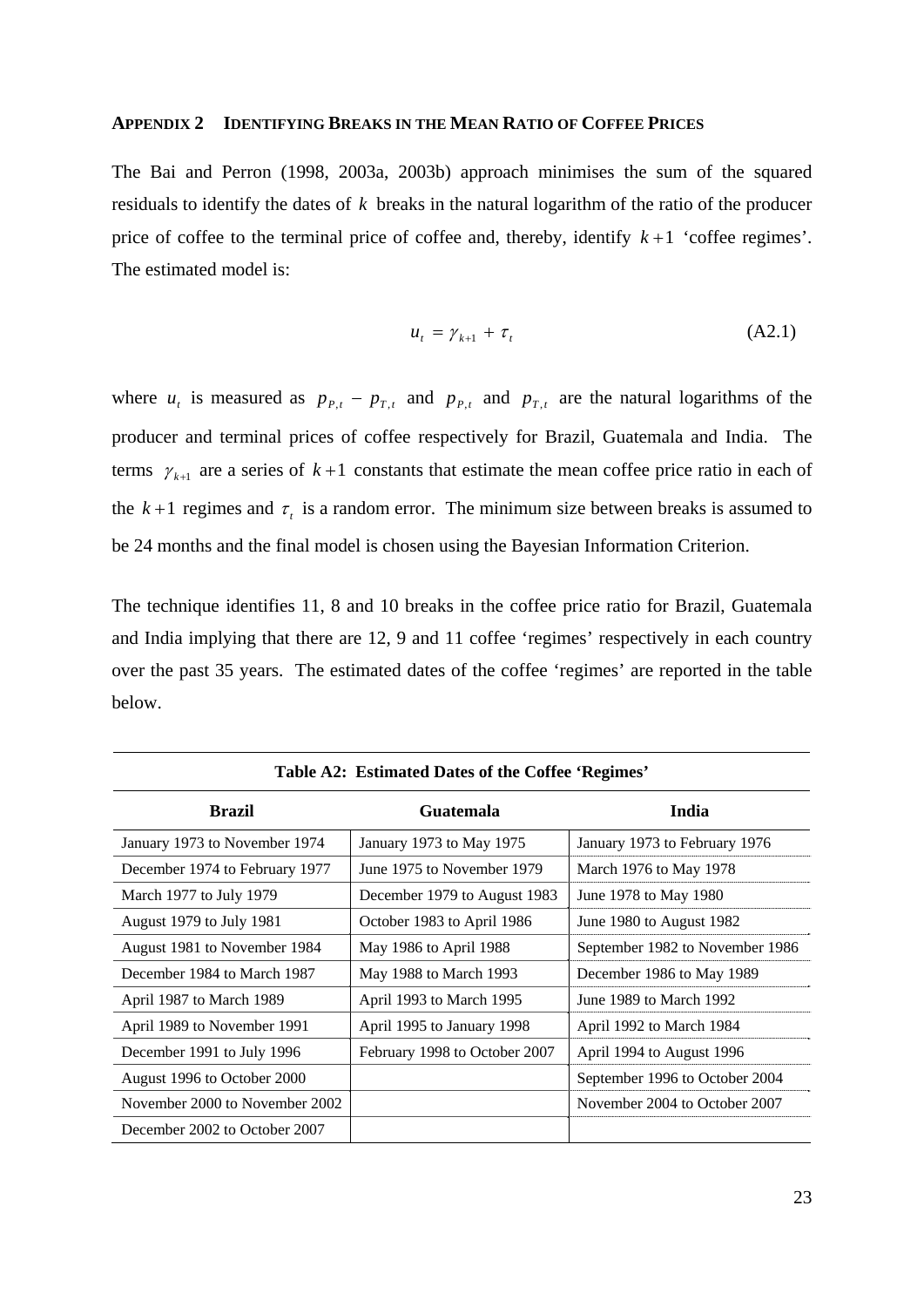#### **Table 1: Nominal and Real Coffee Prices**

#### **Brazil**

|               |                   | <b>Nominal Values</b>    |                   |                   | Real Value        |                   |
|---------------|-------------------|--------------------------|-------------------|-------------------|-------------------|-------------------|
|               | Producer<br>Price | <i>Terminal</i><br>Price | Transfer<br>Costs | Producer<br>Price | Terminal<br>Price | Transfer<br>Costs |
| 1973          | 31.02             | 69.20                    | 38.19             |                   |                   |                   |
| 1990          | 55.58             | 82.97                    | 29.39             | 0.5832            | 0.4048            | 0.2599            |
| 2007          | 98.23             | 111.66                   | 13.44             | 0.9273            | 0.4725            | 0.1030            |
|               |                   |                          | Percentage Change |                   |                   |                   |
| $1973 - 1990$ | 72.7(3.3)         | 19.9(1.1)                | $-23.0(-1.5)$     | $-41.7(-3.1)$     | $-59.5(-5.2)$     | $-74.0(-7.6)$     |
| $1990 - 2007$ | 83.3 (3.6)        | 34.6(1.8)                | $-54.3(-4.5)$     | 59.0(2.8)         | 16.7(0.9)         | $-60.7(-5.3)$     |
| $1973 - 2007$ | 216.7(3.4)        | 61.4(1.4)                | $-64.8(-3.0)$     | $-7.3(-0.2)$      | $-52.8(-2.2)$     | $-89.7(-6.5)$     |

#### **Guatemala**

|               |                   | <b>Nominal Values</b>    |                   | Real Value        |                   |                   |  |
|---------------|-------------------|--------------------------|-------------------|-------------------|-------------------|-------------------|--|
|               | Producer<br>Price | <i>Terminal</i><br>Price | Transfer<br>Costs | Producer<br>Price | Terminal<br>Price | Transfer<br>Costs |  |
| 1973          | 46.03             | 62.30                    | 16.27             |                   |                   |                   |  |
| 1990          | 54.58             | 89.46                    | 34.87             | 0.4004            | 0.4848            | 0.7235            |  |
| 2007          | 98.09             | 123.55                   | 25.46             | 0.6240            | 0.5807            | 0.4581            |  |
|               |                   |                          | Percentage Change |                   |                   |                   |  |
| $1973 - 1990$ | 18.6(1.0)         | 43.6(2.2)                | 114.3(4.6)        | $-60.0(-5.2)$     | $-51.5(-4.2)$     | $-27.6(-1.9)$     |  |
| $1990 - 2007$ | 79.7(3.5)         | 38.1(1.9)                | $-27.0(-1.8)$     | 55.9(2.6)         | 19.8(1.1)         | $-36.7(-2.7)$     |  |
| $1973 - 2007$ | 113.1(2.3)        | 98.3(2.0)                | 56.5(1.3)         | $-37.6(-1.4)$     | $-41.9(-1.6)$     | $-54.2(-2.3)$     |  |

**India** 

|               |                   | <b>Nominal Values</b>    |                   | Real Value        |                   |                   |  |
|---------------|-------------------|--------------------------|-------------------|-------------------|-------------------|-------------------|--|
|               | Producer<br>Price | <i>Terminal</i><br>Price | Transfer<br>Costs | Producer<br>Price | Terminal<br>Price | Transfer<br>Costs |  |
| 1973          | 45.37             | 62.30                    | 16.93             |                   |                   |                   |  |
| 1990          | 66.75             | 89.46                    | 22.70             | 0.4968            | 0.4848            | 0.4527            |  |
| 2007          | 108.34            | 123.55                   | 15.21             | 0.6992            | 0.5807            | 0.2630            |  |
|               |                   |                          | Percentage Change |                   |                   |                   |  |
| $1973 - 1990$ | 47.1 $(2.3)$      | 43.6(2.2)                | 34.1 (1.7)        | $-50.3(-4.0)$     | $-51.5(-4.2)$     | $-54.7(-4.6)$     |  |
| $1990 - 2007$ | 62.3(2.9)         | 38.1(1.9)                | $-33.0(-2.3)$     | 40.8(2.0)         | 19.8(1.1)         | $-41.9(-3.1)$     |  |
| $1973 - 2007$ | 138.8(2.6)        | 98.3(2.0)                | $-10.2(-0.3)$     | $-30.1(-1.0)$     | $-41.9(-1.6)$     | $-73.7(-3.9)$     |  |

Notes: Figures in brackets are the compounded annualised percentage change. Real values are calculated with reference to the UN index of unit values of exports. Annual values are averages of the monthly values. Nominal values are in US cents per pound. Transfer costs are the difference between the terminal and producer price. The table on the right shows the percentage changes in the UN index of unit values of exports and the United States CPI.

|               | Unit Values       | US CPI      |
|---------------|-------------------|-------------|
|               | of Exports        |             |
|               | Percentage Change |             |
| $1973 - 1990$ | 196.2 (6.6)       | 194.1 (6.6) |
| $1990 - 2007$ | 15.3(0.8)         | 58.7(2.8)   |
| $1973 - 2007$ | 241.5 (3.7)       | 366.6(4.6)  |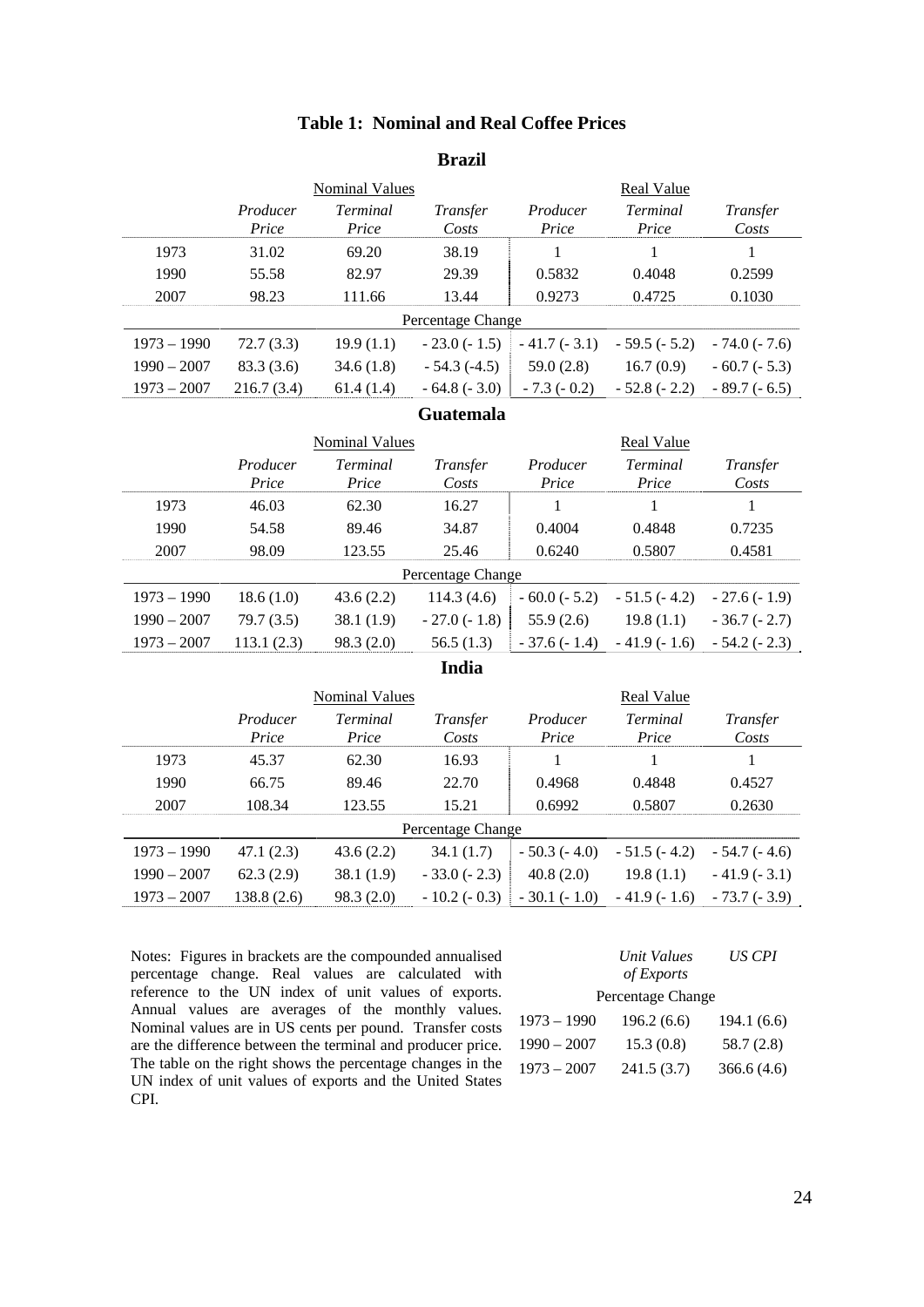|            | <b>Brazil</b> |  |                                                   | <b>Guatemala</b> |  |  | India |  |                    |
|------------|---------------|--|---------------------------------------------------|------------------|--|--|-------|--|--------------------|
| $H_0: r =$ | Trace         |  | $CV_{5\%}$ p-value Trace $CV_{5\%}$ p-value Trace |                  |  |  |       |  | $CV_{5\%}$ p-value |

#### **Table 2: Testing for the Number of Cointegrating Vectors**

#### **Model 1 – Constant in the Cointegrating Space**

| .8840 | .4082  | 0.0421 | 7836<br>′⊥ ⊥ | .4082  | 0.0000 | 0.2301<br>39. | .4082  | 0.0000 |
|-------|--------|--------|--------------|--------|--------|---------------|--------|--------|
| 4289  | 3.8415 | :064). | .9300        | 3.8415 | 0.0049 | -6017.ر       | 3.8415 | 0.0102 |

#### **Model 2 – Constant and Trend in the Cointegrating Space**

| 23.8590 | 25.7310 | 0.0862 | 48.4878 | 25.7310 | 0.0000 | 44.6153 | 25.7310 | 0.0000 |
|---------|---------|--------|---------|---------|--------|---------|---------|--------|
| 8.3049  | 12.4478 | 0.2345 | 8.5179  | 12.4478 | 0.2183 | 6.8484  | 12.4478 | 0.3709 |

#### **Model 3 – Constant, Trend and Shift Dummies in the Cointegrating Space**

| 95.5834 | 81.1311 | 0.0026 | 157.1244 | 66.3054 | 0.0000 | 158.9223 | 76.1898 | 0.0000 |
|---------|---------|--------|----------|---------|--------|----------|---------|--------|
| 26.5669 | 43.2295 | 0.6642 | 43.9173  | 34.8278 | 0.0032 | 31.5731  | 40.3406 | 0.284. |

#### **Model 4 – Constant and Shift Dummies in the Cointegrating Space**

| .8161<br>94 | 1580<br>55<br>◡ ◡ ៶ | 0.0000 | 149.7019 | 5595<br>$42^{\circ}$ | 0.0000 | 39.3038 | 50.5940   | 0.0000 |
|-------------|---------------------|--------|----------|----------------------|--------|---------|-----------|--------|
| 182<br>26.3 | .6200               | 0.0060 | 40.3706  | 5.0355               | 0.0000 | .9809   | 18<br>18. | 0.0556 |

Notes: The maximum number of cointegration vectors is given by r. Trace and the p-value are the Bartlett small sample adjusted values of the Trace test statistics and associated probability value respectively. CV<sub>5%</sub> is the 5 per cent critical value of the Trace test. In Models 3 and 4, the inclusion of the shift dummies in the cointegration space affect the distribution of the test statistics in such a way as to reject cointegration too often i.e. the dummies increase the value of the Trace statistic relative to the critical value. In these models the simulated Trace statistic critical values are reported based on the actual finite sample behaviour of the data.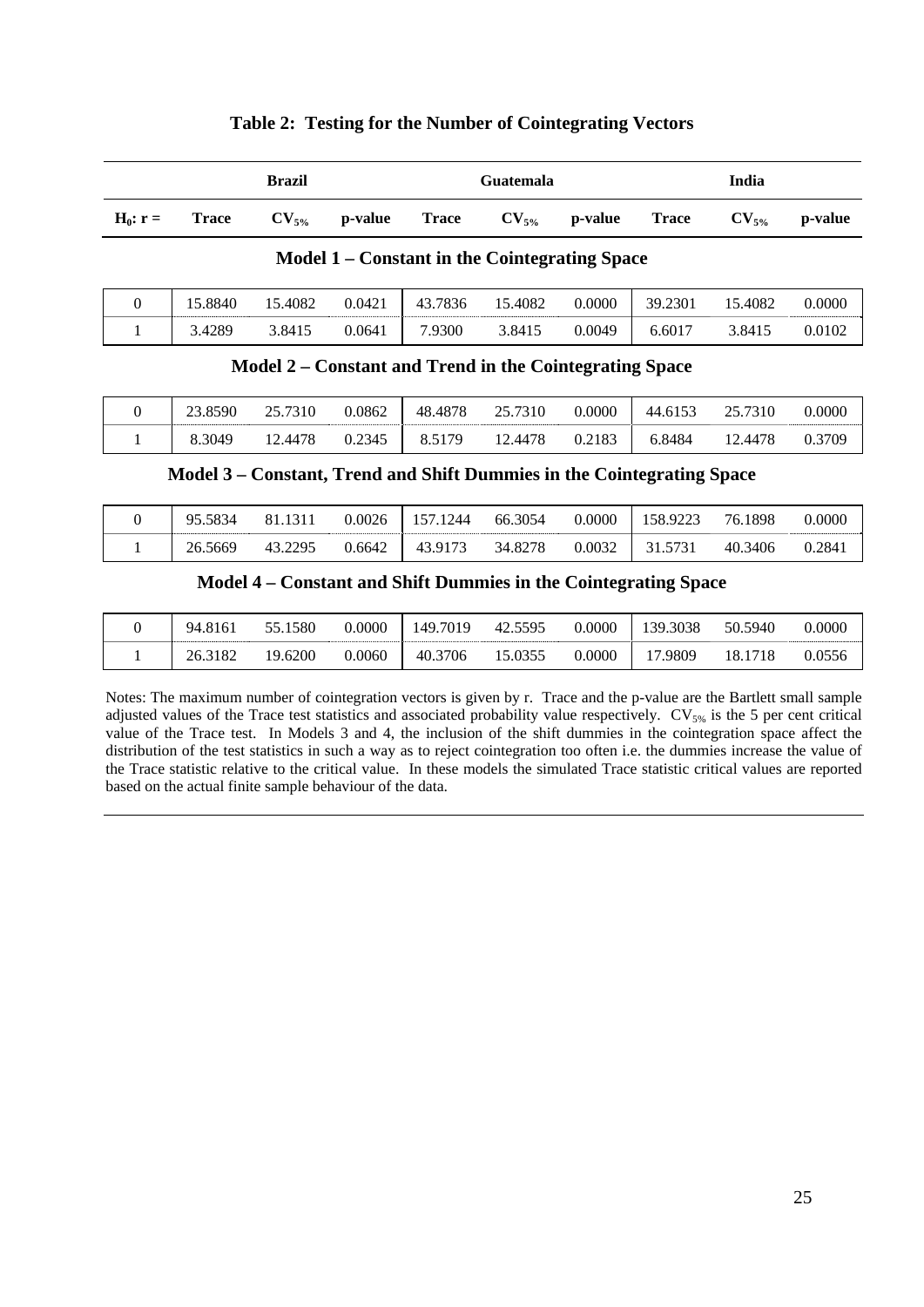| <b>Series</b>          |                       | <b>Original Data</b> |                       | <b>De-meaned Data</b> |
|------------------------|-----------------------|----------------------|-----------------------|-----------------------|
| Brazil                 | <b>Test Statistic</b> | Probability Value    | <b>Test Statistic</b> | Probability Value     |
| <b>Producer Price</b>  | $-3.48$               | 0.0089               | $-4.33$               | 0.0005                |
| <b>Terminal Price</b>  | $-2.91$               | 0.0454               | $-4.02$               | 0.0014                |
| Ratio of Coffee Prices | $-3.33*$              | 0.0634               | $-7.57$ <sup>#</sup>  | 0.0000                |
| Guatemala              |                       |                      |                       |                       |
| <b>Producer Price</b>  | $-3.01$               | 0.0350               | $-4.33$               | 0.0005                |
| <b>Terminal Price</b>  | $-2.91$               | 0.0454               | $-4.02$               | 0.0014                |
| Ratio of Coffee Prices | $-6.10*$              | 0.0000               | - 11.61               | 0.0000                |
| <b>India</b>           |                       |                      |                       |                       |
| <b>Producer Price</b>  | $-3.00$               | 0.0361               | $-3.84$ <sup>#</sup>  | 0.0027                |
| <b>Terminal Price</b>  | $-2.91$               | 0.0454               | $-4.62$               | 0.0001                |
| Ratio of Coffee Prices | $-5.71*$              | 0.0000               | $-10.00$              | 0.0000                |

#### **Table 3: ADF Univariate Unit Root Tests**

Notes: Reported are the augmented Dickey-Fuller unit root test statistics and the associated probability values. The data are in natural logarithms. De-meaned data is the original data adjusted for the shifts in mean as identified by the Bai-Perron technique for each country (see Appendix 2). \* indicates a significant trend in the unit root test. In all other cases the trend is insignificant and excluded prior to inference. A lag length of one was chosen on the basis of SIC in all cases except when zero as indicated by #. The ratio of coffee prices is the natural logarithm of the producer price divided by the terminal price of coffee.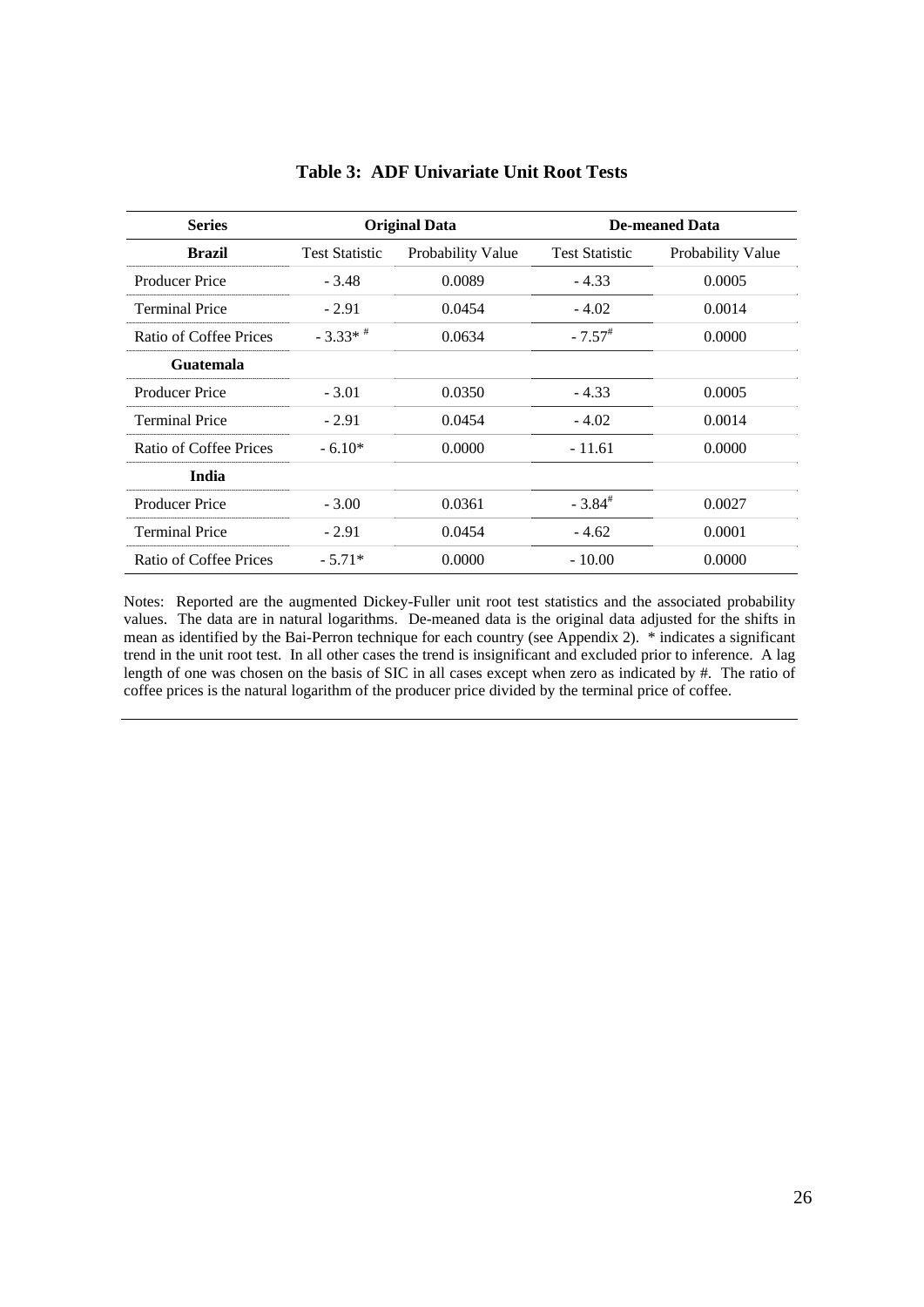### **Table 4: VAR Error Correction Model of Coffee Prices Model 1 – A constant in the long run**

#### **BRAZIL**

|              |         | <b>Long-run Coefficients</b> |                                       | <b>Adjustment Coefficients</b>    |
|--------------|---------|------------------------------|---------------------------------------|-----------------------------------|
|              | $p_{p}$ | $p_{\tau}$                   | $\Delta p$ $_{\scriptscriptstyle{p}}$ | $\Delta p_{\scriptscriptstyle T}$ |
| Unrestricted | 1.0000  | $-0.1312$<br>$(-0.5)$        | $-0.0459$<br>$(-3.5)$                 | $-0.0200$<br>$(-2.0)$             |
| Restricted   | 1.0000  | $-1.0000$                    | $-0.0176$<br>$(-1.2)$                 | 0.0062<br>(0.5)                   |

TLRR = 0.0246, LM<sub>1</sub> = 0.2353, LM<sub>2</sub> = 0.4244. Normality = 0.0000. Stationarity:  $p_p = 0.7397$ ,  $p_T =$ 0.0171. Exclusion:  $p_p = 0.0171$ ,  $p_T = 0.7397$ . Exogeneity:  $p_p = 0.0035$ ,  $p_T = 0.0971$ .

|              | <b>Long-run Coefficients</b> |                        | <b>Adjustment Coefficients</b>        |                                   |  |
|--------------|------------------------------|------------------------|---------------------------------------|-----------------------------------|--|
|              | $p_{p}$                      | $p_{T}$                | $\Delta p$ $_{\scriptscriptstyle{D}}$ | $\Delta p_{\scriptscriptstyle T}$ |  |
| Unrestricted | 1.0000                       | $-0.9223$<br>$(-12.5)$ | $-0.1879$<br>$(-5.8)$                 | 0.0142<br>(0.7)                   |  |
| Restricted   | 1.0000                       | $-1.0000$              | $-0.1729$<br>$(-5.6)$                 | 0.0226<br>(1.1)                   |  |

#### **GUATEMALA**

TLRR = 0.4177, LM<sub>1</sub> = 0.1003, LM<sub>2</sub> = 0.0516. Normality = 0.0000. Stationarity:  $p_p = 0.0000$ ,  $p_T =$ 0.0000. Exclusion:  $p_p = 0.0000$ ,  $p_T = 0.0000$ . Exogeneity:  $p_p = 0.0000$ ,  $p_T = 0.5489$ .

|              | <b>Long-run Coefficients</b> |                        | <b>Adjustment Coefficients</b> |                                   |  |
|--------------|------------------------------|------------------------|--------------------------------|-----------------------------------|--|
|              | $p_{p}$                      | $p_{\tau}$             | $\Delta p$ $_{p}$              | $\Delta p_{\scriptscriptstyle T}$ |  |
| Unrestricted | 1.0000                       | $-0.7494$<br>$(-10.5)$ | $-0.0853$<br>$(-3.9)$          | 0.0732<br>(3.2)                   |  |
| Restricted   | 1.0000                       | $-1.0000$              | $-0.0442$<br>$(-2.6)$          | 0.0673<br>(3.9)                   |  |

#### **INDIA**

TLRR = 0.0307, LM<sub>1</sub> = 0.3361, LM<sub>2</sub> = 0.5244. Normality = 0.0000. Stationarity:  $p_p = 0.0000$ ,  $p_T =$ 0.0000. Exclusion:  $p_p = 0.0000$ ,  $p_T = 0.0000$ . Exogeneity:  $p_p = 0.0006$ ,  $p_T = 0.0040$ .

Notes: Reported as ( ) are t-statistics. The models and statistics are estimated with two lags of the core variables and an effective sample of 416 monthly observations for the period January 1973 to October 2007. The number of lags was chosen by a likelihood ratio test for lag reduction. TLRR is the finite sample Bartlett corrected probability values of the test of the long-run cointegrating restriction that  $\beta = 1$ . LM<sub>1</sub> and  $LM_2$  are the probability values of the Lagrange Multiplier tests of no serial correlation in the errors of lags 1 and 2 respectively. Normality is the probability value of the Doornik-Hansen test for normal errors. Stationarity, Exclusion and Exogeneity are the probability values of the likelihood ratio tests that  $p_p$  and

 $p_T$  (and trend if applicable) are stationary, can be excluded from the cointegrating space and/or weakly exogenous respectively. Models estimated using CATS 2.0.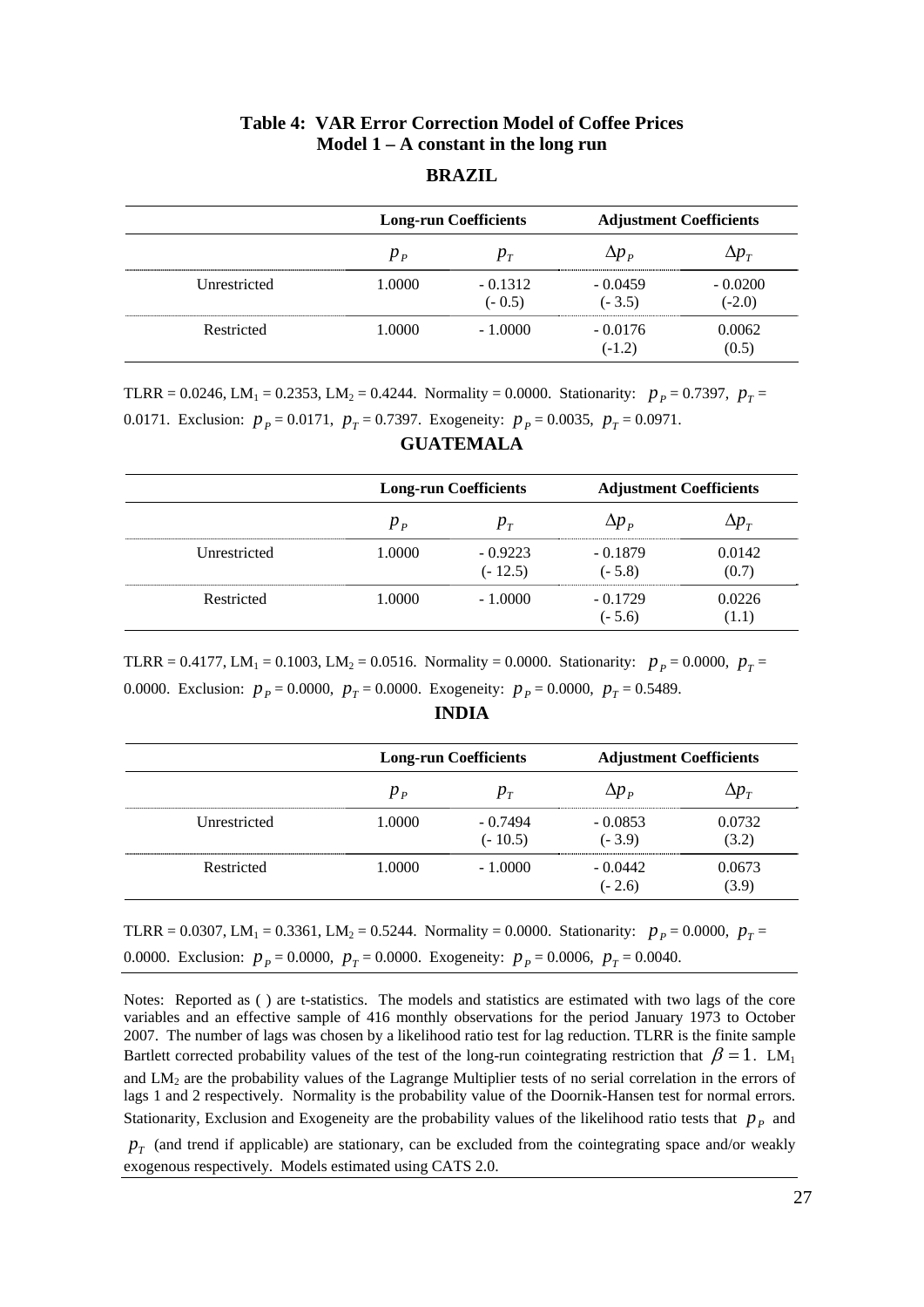#### **Table 5: VAR Error Correction Model of Coffee Prices Model 2 – A constant and trend in the long run**

#### **BRAZIL**

|              |         | <b>Long-run Coefficients</b> |                       |                       | <b>Adjustment Coefficients</b>    |
|--------------|---------|------------------------------|-----------------------|-----------------------|-----------------------------------|
|              | $p_{p}$ | $p_{T}$                      | Trend                 | $\Delta p_{p}$        | $\Delta p_{\scriptscriptstyle T}$ |
| Unrestricted | 1.0000  | $-0.7010$<br>$(-4.7)$        | $-0.1828$<br>$(-3.1)$ | $-0.0630$<br>$(-3.0)$ | $-0.0044$<br>$(-0.3)$             |
| Restricted   | 1.0000  | $-1.0000$                    | $-0.0048$<br>$(-4.3)$ | $-0.0351$<br>$(-1.6)$ | 0.0199<br>(1.2)                   |

TLRR = 0.2875, TT = 0.1513, LM<sub>1</sub> = 0.2688, LM<sub>2</sub> = 0.4058. Normality = 0.0000. Stationarity:  $p_p =$ 0.0883,  $p_T = 0.0121$ . Exclusion:  $p_p = 0.0121$ ,  $p_T = 0.0883$ , Trend = 0.0830. Exogeneity:  $p_p = 0.0494$ ,  $p_T = 0.8594$ .

|              |         | <b>Long-run Coefficients</b> |                       |                       | <b>Adjustment Coefficients</b>    |
|--------------|---------|------------------------------|-----------------------|-----------------------|-----------------------------------|
|              | $p_{p}$ | $p_{T}$                      | Trend                 | $\Delta p_{p}$        | $\Delta p_{\scriptscriptstyle T}$ |
| Unrestricted | 1.0000  | $-0.9571$<br>$(-13.9)$       | $-0.0495$<br>$(-2.2)$ | $-0.2022$<br>$(-6.0)$ | 0.0218<br>(1.0)                   |
| Restricted   | 1.0000  | $-1.0000$                    | $-0.0528$<br>$(-2.3)$ | $-0.1935$<br>$(-5.9)$ | 0.0268<br>(1.3)                   |

#### **GUATEMALA**

TLRR = 0.0246, TT = 0.0564, LM1 = 0. 1204, LM2 = 0. 0683. Normality = 0.0000. Stationarity:  $p_p =$ 0.0000,  $p_T = 0.0000$ . Exclusion:  $p_p = 0.0000$ ,  $p_T = 0.0000$ , Trend = 0.0381. Exogeneity:  $p_p = 0.0000$ ,  $p_T = 0.3724$ .

|                     |         | <b>Long-run Coefficients</b> |                       |                       | <b>Adjustment Coefficients</b> |  |
|---------------------|---------|------------------------------|-----------------------|-----------------------|--------------------------------|--|
|                     | $p_{p}$ | $p_{\rm T}$                  | Trend                 |                       |                                |  |
| <b>Unrestricted</b> | 1.0000  | $-0.7783$<br>$(-12.0)$       | $-0.0514$<br>$(-2.4)$ | $-0.0913$<br>$(-4.0)$ | 0.0864<br>(3.7)                |  |
| Restricted          | 1.0000  | $-1.0000$                    | $-0.3474$<br>$(-2.4)$ | $-0.0508$<br>$(-2.8)$ | 0.0788<br>(4.3)                |  |

TLRR = 0.0316, TT = 0.0364, LM<sub>1</sub> = 0.3603, LM<sub>2</sub> = 0.5283. Normality = 0.0000. Stationarity:  $p_p =$ 0.0000,  $p_T = 0.0000$ . Exclusion:  $p_p = 0.0000$ ,  $p_T = 0.0000$ , Trend = 0.0226. Exogeneity:  $p_p = 0.0003$ ,  $p_T = 0.0009$ .

Notes: The trend is multiplied by 100. TT is the finite sample Bartlett corrected probability value of the likelihood ratio exclusion test of the estimated trend. For further details see the notes to Table 4.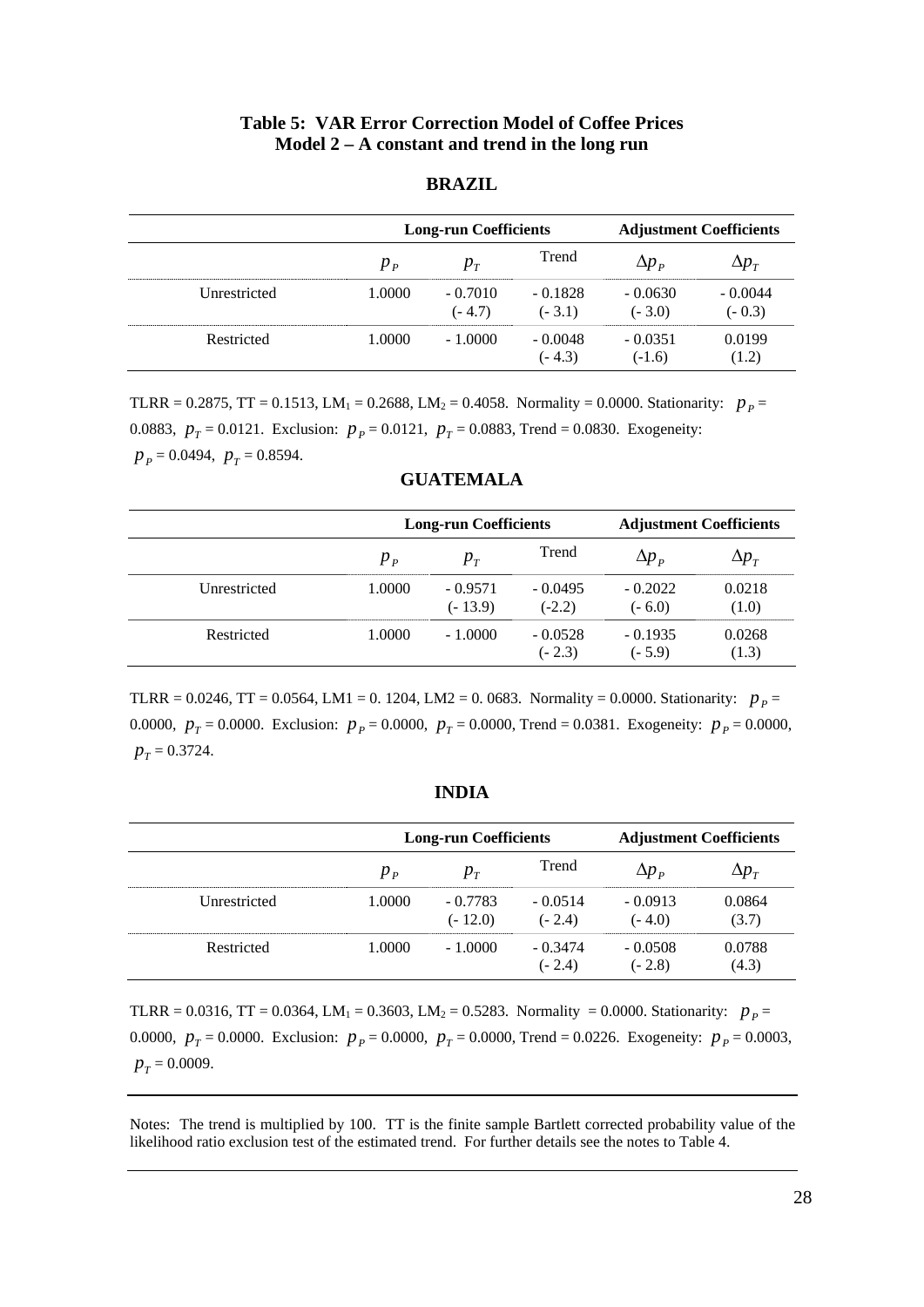### **Table 6: VAR Error Correction Model of Coffee Prices Model 3 – A constant, trend and shift dummies in the long run BRAZIL**

|              | <b>Long-run Coefficients</b> |           |           | <b>Adjustment Coefficients</b> |              |  |
|--------------|------------------------------|-----------|-----------|--------------------------------|--------------|--|
|              | $p_{p}$                      | $p_{T}$   | Trend     | $\Delta p_{p}$                 | $\Delta p_T$ |  |
| Unrestricted | 1.0000                       | $-0.8907$ | $-0.0975$ | $-0.2675$                      | $-0.0360$    |  |
|              |                              | (- 15.9)  | $(-0.7)$  | $(-6.8)$                       | $(-1.1)$     |  |
| Restricted   | 1.0000                       | $-1.0000$ | $-0.0225$ | $-0.2416$                      | $-0.0029$    |  |
|              |                              |           | $(-0.2)$  | $(-5.9)$                       | (- 0.1)      |  |

TLRR = 0.1711, TT = 0.3457, LM<sub>1</sub> = 0.4823, LM<sub>2</sub> = 0.0597. Normality = 0.0000. Stationarity:  $p_p = 0.0000$ ,  $p_T =$ 0.0000. Exclusion:  $p_p = 0.0000$ ,  $p_T = 0.0000$ , Trend = 0.4679. Exogeneity:  $p_p = 0.0000$ ,  $p_T = 0.3682$ .

| Dec'  | $-0.2390$ | Aug' |                                                  |  | 0.2867 Dec' - 0.5627 April - 0.4988 Aug' - 0.0526 Dec' - 0.1916 |      |          |      |          |
|-------|-----------|------|--------------------------------------------------|--|-----------------------------------------------------------------|------|----------|------|----------|
| 1974  |           |      |                                                  |  | $(-2.6)$ 1979 $(3.2)$ 1984 $(-6.5)$ 1989 $(-5.6)$ 1996          |      | $(-0.6)$ | 2002 | $(-2.1)$ |
| March |           |      |                                                  |  | 0.3996 Aug' - 0.1152 April 0.4902 Dec' - 0.2442 Nov'            |      | 0.2050   |      |          |
| 1977  |           |      | $(4.5)$ 1981 $(-1.3)$ 1987 $(5.4)$ 1991 $(-2.8)$ |  |                                                                 | 2000 | (2.3)    |      |          |

|              |         | <b>Long-run Coefficients</b> |                       |                        | <b>Adjustment Coefficients</b>    |
|--------------|---------|------------------------------|-----------------------|------------------------|-----------------------------------|
|              | $p_{p}$ | $p_{T}$                      | Trend                 | $\Delta p$ $_{P}$      | $\Delta p_{\scriptscriptstyle T}$ |
| Unrestricted | 1.0000  | $-0.9040$<br>$(-24.0)$       | $-0.1006$<br>$(-2.0)$ | $-0.4731$<br>$(-10.6)$ | $-0.0423$<br>(- 1.3)              |
| Restricted   | 1.0000  | $-1.0000$                    | $-0.0845$<br>$(-1.6)$ | $-0.4231$<br>$(-9.7))$ | 0.0779<br>(2.6)                   |

#### **GUATEMALA**

| TLRR = 0.0710, TT = 0.0893, LM1 = 0.0022, LM2 = 0.0001. Normality = 0.0000. Stationarity: $p_p = 0.0000$ ,                  |
|-----------------------------------------------------------------------------------------------------------------------------|
| $p_T = 0.0000$ . Exclusion: $p_p = 0.0000$ , $p_T = 0.0000$ , Trend = 0.0575. Exogeneity: $p_p = 0.0000$ , $p_T = 0.2800$ . |

| June | 0.3238    | Oct' | $-0.3012$ | May   | 0.0956 | April | $-0.0766$ |
|------|-----------|------|-----------|-------|--------|-------|-----------|
| 1975 | (5.6)     | 1983 | $-5.3$    | 1988  | (1.6)  | 1995  | (- 2.8)   |
| Dec' | $-0.1104$ | May  | 0.3367    | April | 9.1333 | Feb'  | $-0.1693$ |
| 1979 | $(-2.1)$  | 1986 | (5.2)     | 1993  | (2.2)  | 1998  | $(-2.8)$  |

#### **INDIA**

|              |         | <b>Long-run Coefficients</b> | <b>Adjustment Coefficients</b> |              |              |
|--------------|---------|------------------------------|--------------------------------|--------------|--------------|
|              | $p_{p}$ | $p_{T}$                      | Trend                          | $\Delta p$ p | $\Delta p_T$ |
| Unrestricted | 1.0000  | $-1.0114$                    | 0.0809                         | $-0.1957$    | 0.2834       |
|              |         | (- 24.7)                     | (1.4)                          | $(-5.6)$     | (8.3)        |
| Restricted   | 1.0000  | $-1.0000$                    | 0.0890                         | $-0.2010$    | 0.2831       |
|              |         |                              | (1.8)                          | $(-5.7)$     | (8.2)        |

TLRR = 0.8445, TT = 0.2760, LM<sub>1</sub> = 0.1797, LM<sub>2</sub> = 0.3259. Normality = 0.0000. Stationarity:  $p_p = 0.0000$ ,

|  | $p_T = 0.0000$ . Exclusion: $p_P = 0.0000$ , $p_T = 0.0000$ , Trend = 0.2149. Exogeneity: $p_P = 0.0000$ , $p_T = 0.0000$ . |
|--|-----------------------------------------------------------------------------------------------------------------------------|
|  |                                                                                                                             |

| Mar' | 0.4984    | June  | $-0.1761$ | Dec' | $-0.2298$ | April | $-0.1405$ | Sept' | $-0.3108$ |
|------|-----------|-------|-----------|------|-----------|-------|-----------|-------|-----------|
| 1976 | (10.9)    | 1980- | $(-3.6)$  | 1986 | $(-5.3)$  | 1992  | $(-3.0)$  | 1996  | $(-6.5)$  |
| June | $-0.2232$ | Sept' | 0.2035    | June | $-0.2091$ | April | 0.4221    | Nov'  | $-0.2604$ |
| 1978 | $(-4.5)$  | 1982  | (4.6)     | 1989 | $(-4.6)$  | 1994  | (8.7)     | 2004  | $(-5.5)$  |

Notes: Lower panels for each country are the estimated shift dummies in the restricted models. For further details see the notes to Table 4 and Table 5.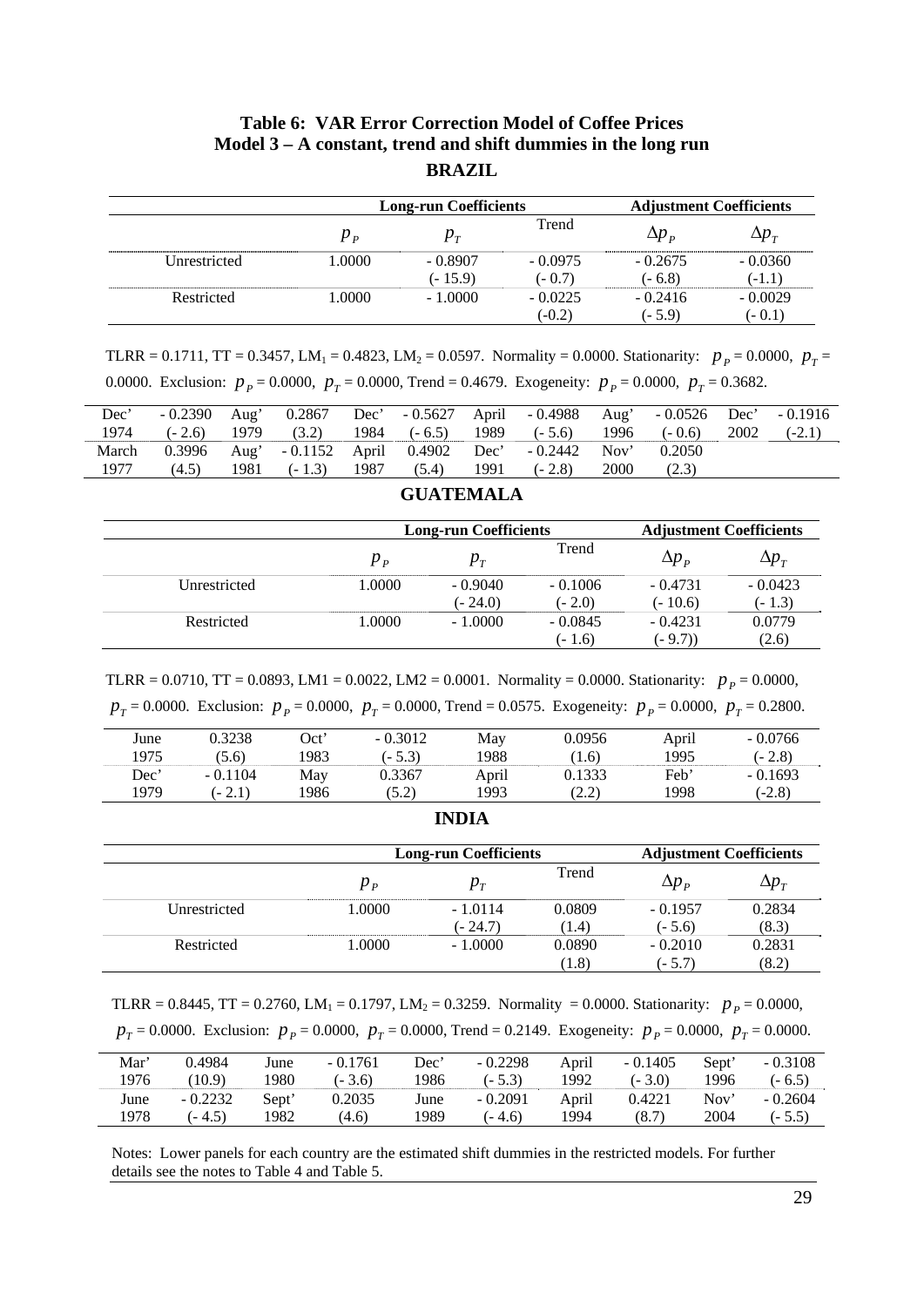#### **Table 7: VAR Error Correction Model of Coffee Prices Model 4 – A constant and shift dummies in the long run BRAZIL**

|              |         | <b>Long-run Coefficients</b> |                       | <b>Adjustment Coefficients</b>    |
|--------------|---------|------------------------------|-----------------------|-----------------------------------|
|              | $p_{p}$ | $p_{T}$                      | $\Delta p$ p          | $\Delta p_{\scriptscriptstyle T}$ |
| Unrestricted | 1.0000  | $-0.9058$<br>$(-17.2)$       | $-0.2652$<br>$(-6.7)$ | $-0.0338$<br>$(-1.1)$             |
| Restricted   | .0000   | $-1.0000$                    | $-0.2420$<br>$(-5.9)$ | $-0.0036$<br>$(-0.1)$             |

TLRR = 0.2085, LM<sub>1</sub> = 0.5148, LM<sub>2</sub> = 0.0577. Normality = 0.0000. Stationarity:  $p_p = 0.0000$ ,  $p_T = 0.0000$ . Exclusion:  $p_p = 0.0000$ ,  $p_T = 0.0000$ . Exogeneity:  $p_p = 0.0000$ ,  $p_T = 0.3981$ .

| Dec' |       |  |  |                                                                   | $-0.2449$ Aug' $0.2806$ Dec' $-0.5702$ April $-0.5049$ Aug' $-0.0645$ Dec' $-0.2014$ |  |
|------|-------|--|--|-------------------------------------------------------------------|--------------------------------------------------------------------------------------|--|
|      |       |  |  |                                                                   | 1974 (-2.8) 1979 (3.3) 1984 (-7.6) 1989 (-6.1) 1996 (-1.1) 2002 (-2.8)               |  |
|      |       |  |  | March 0.3939 Aug' - 0.1225 April 0.4842 Dec' - 0.2544 Nov' 0.1965 |                                                                                      |  |
| 1977 | (4.8) |  |  | 1981 (-1.5) 1987 (5.7) 1991 (-3.8) 2000                           | (2.6)                                                                                |  |

|              |         | <b>Long-run Coefficients</b> | <b>Adjustment Coefficients</b> |                                   |  |
|--------------|---------|------------------------------|--------------------------------|-----------------------------------|--|
|              | $p_{p}$ | $p_{T}$                      | $\Delta p_{p}$                 | $\Delta p_{\scriptscriptstyle T}$ |  |
| Unrestricted | 1.0000  | $-0.9189$                    | $-0.4547$                      | $-0.0578$                         |  |
|              |         | $(-23.8)$                    | $(-10.2)$                      | $(-1.9)$                          |  |
| Restricted   | 1.0000  | $-1.0000$                    | $-0.4117$                      | 0.0852                            |  |
|              |         |                              | (- 9.4)                        | (2.9)                             |  |

#### **GUATEMALA**

TLRR = 0.1309, LM1 = 0.0001, LM2 = 0.6317. Normality = 0.0000. Stationarity:  $p_p = 0.0000$ ,  $p_T = 0.0000$ . Exclusion:  $p_p = 0.0000$ ,  $p_T = 0.0000$ . Exogeneity:  $p_p = 0.0000$ ,  $p_T = 0.1319$ .

| June | 0.2924    | Oct' | $-0.3316$ | May   | 0.0607      | April | $-0.1062$ |
|------|-----------|------|-----------|-------|-------------|-------|-----------|
| 1975 | (5.4)     | 1983 | $(-6.1)$  | 1988  | $1.1^\circ$ | 1995  | $(-1.7)$  |
| Dec' | $-0.1562$ | May  | 0.3101    | April | 0.1043      | Feb'  | $-0.1693$ |
| 1979 | $-3.3)$   | 1986 | (4.8)     | 1993  | (1.8)       | 1998  | $(-2.8)$  |

#### **INDIA**

|              |         | <b>Long-run Coefficients</b> | <b>Adjustment Coefficients</b> |                                   |
|--------------|---------|------------------------------|--------------------------------|-----------------------------------|
|              | $p_{p}$ | $p_{T}$                      | $\Delta p$ $_{P}$              | $\Delta p_{\scriptscriptstyle T}$ |
| Unrestricted | 1.0000  | $-1.0391$                    | $-0.1699$                      | 0.2250                            |
|              |         | $(-24.1)$                    | $(-5.8)$                       | (7.8)                             |
| Restricted   | 1.0000  | $-1.0000$                    | $-0.1813$                      | 0.2243                            |
|              |         |                              | $(-6.0)$                       | (7.5)                             |

TLRR = 0.4704, LM<sub>1</sub> = 0.0083, LM<sub>2</sub> = 0.0777. Normality = 0.0000. Normality = 0.0000. Stationarity:  $p_p = 0.0000$ ,

| Mar'<br>1976                                                                                                  | 0.5463<br>(10.5) | June<br>1980 | -<br>0.1491<br>$(-2.6)$ | Dec'<br>1986 | $-0.2019$<br>$(-4.3)$ | April<br>1992 | $-0.1102$<br>$(-2.0)$ | Sept'<br>1996 | $-0.2669$<br>$(-6.2)$ |
|---------------------------------------------------------------------------------------------------------------|------------------|--------------|-------------------------|--------------|-----------------------|---------------|-----------------------|---------------|-----------------------|
| June                                                                                                          | $-0.2231$        | Sept'        | 0.2442                  | June         | $-0.1842$             | April         | 0.4594                | Nov'          | $-0.2021$             |
| 1978                                                                                                          | $(-3.9)$         | 1982         | (5.0)                   | 1989         | $(-3.6)$              | 1994          | (8.1)                 | 2004          | $(-5.1)$              |
| Notes: Lower panel for each country is the estimated cointegration shift dummies in the restricted model. For |                  |              |                         |              |                       |               |                       |               |                       |

further details see the notes to Table 4, 5 and 6.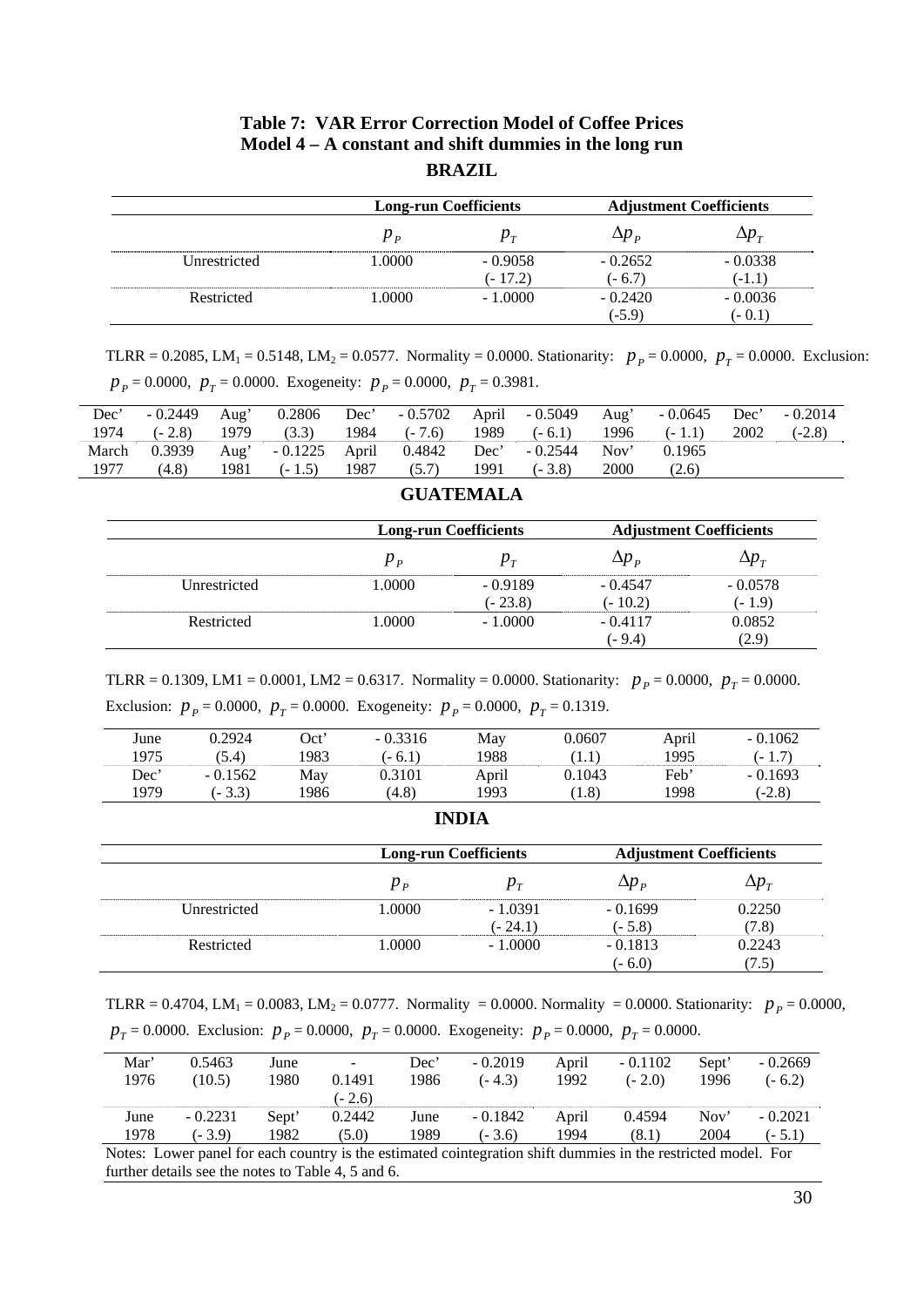

**Graph 1: Terminal and Producer Prices for Arabica Coffee** 

Note: Thin and thick lines are the terminal and producer prices of coffee respectively.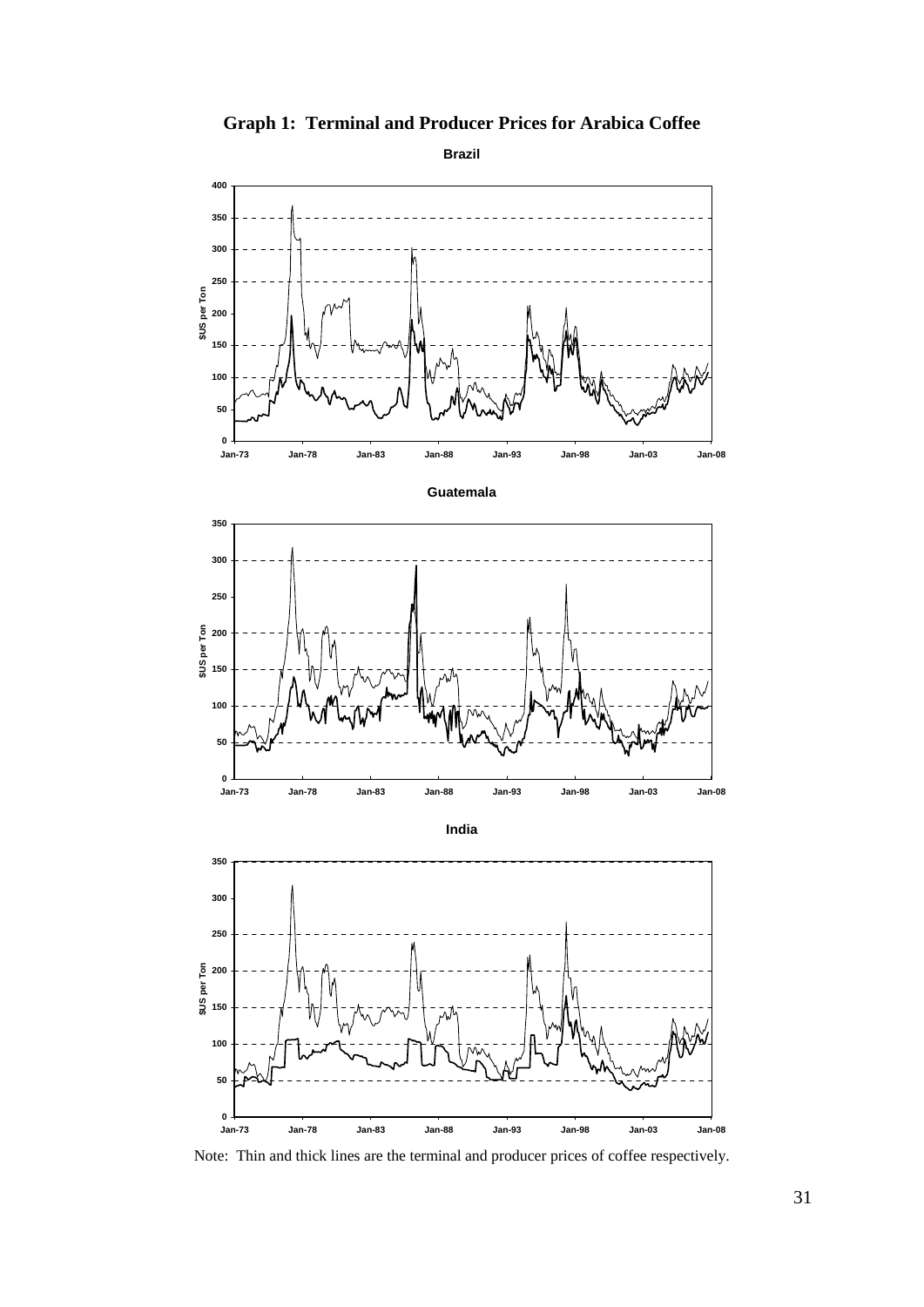

**Graph 2: Ratio of the Producer Price to the Terminal Price of Coffee** 

Note: Thick line is the ratio of the producer to the terminal price of coffee. The horizontal thin lines are the mean coffee price ratio as estimated by the Bai-Perron technique.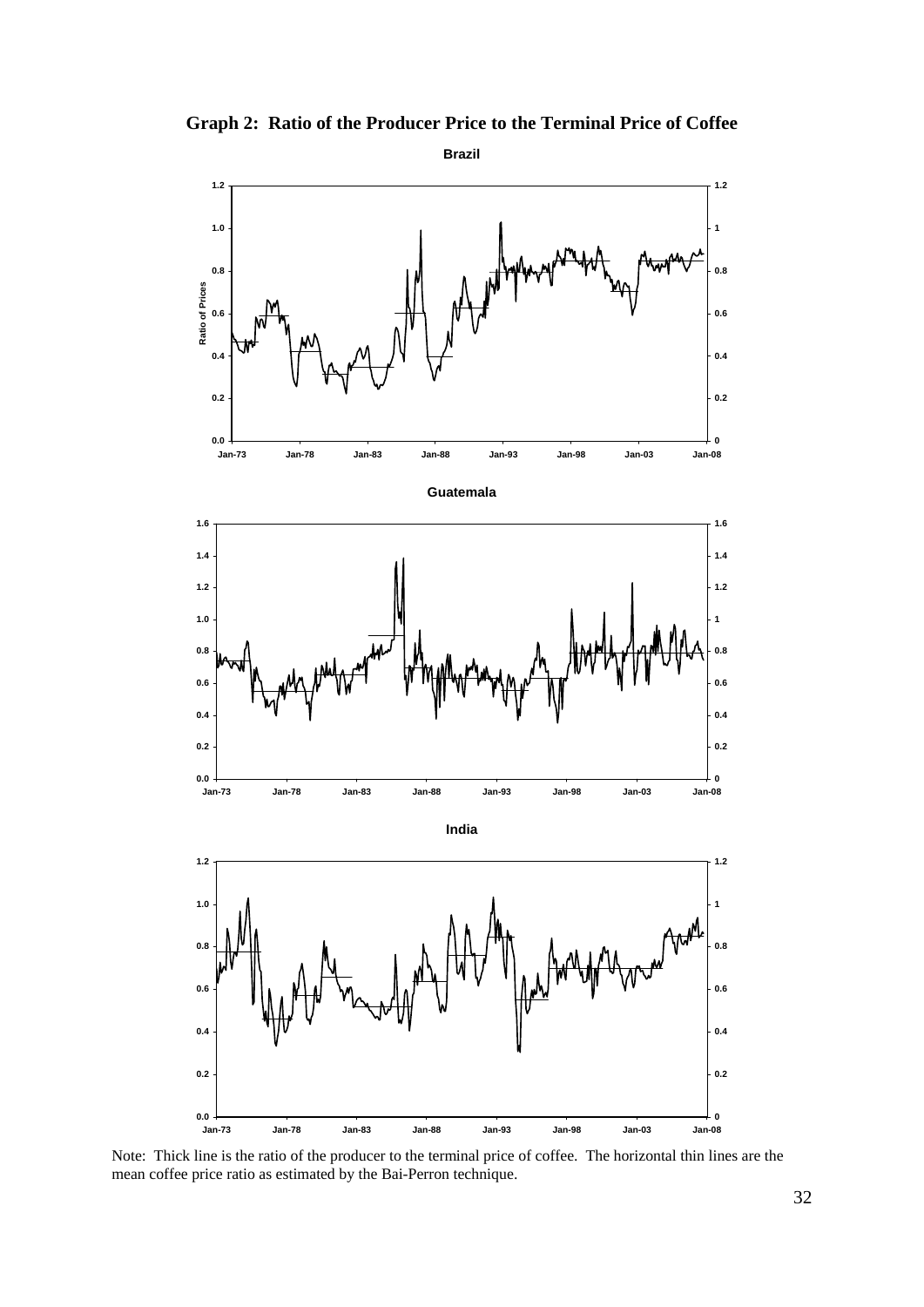![](_page_34_Figure_0.jpeg)

![](_page_34_Figure_1.jpeg)

Note: The black, grey and dashed lines are the actual value of production to producers, the value of production according to the 'efficient' market outcome, and the value of production at terminal prices respectively.